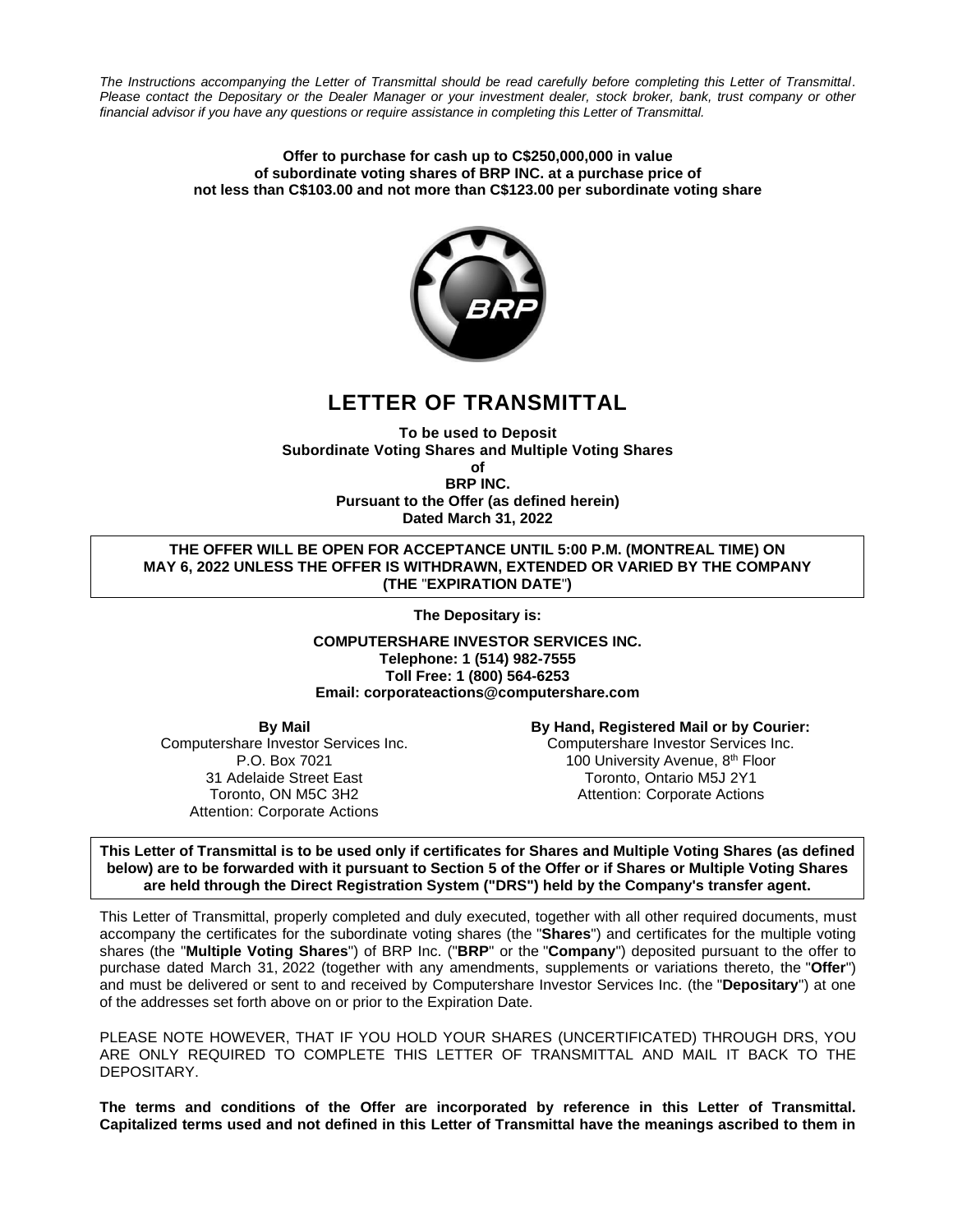**the Offer that accompanies this Letter of Transmittal and the accompanying issuer bid circular dated March 31, 2022. In the case of any inconsistency between the terms of this Letter of Transmittal and the Offer, the terms of the Offer shall prevail. Shareholders should carefully consider the income tax consequences of having Shares being purchased under the Offer. See Section 13,** "**Income Tax Considerations**" **of the issuer bid circular relating to the Offer (the "Circular") accompanying this Letter of Transmittal. Please also read carefully the instructions set forth below before completing this Letter of Transmittal.**

**All references to "\$" and "dollars" in this Letter of Transmittal mean Canadian dollars and all references to "U.S. dollars" in this Letter of Transmittal mean United States dollars, unless otherwise indicated.**

**Shareholders whose certificates are not immediately available or who cannot deliver their certificates and all other required documents with this Letter of Transmittal to the Depositary by the Expiration Date must deposit their Shares or Multiple Voting Shares according to the guaranteed delivery procedure set forth in Section 5 of the Offer,** "**Procedure for Depositing Shares and Multiple Voting Shares**"**. See Instruction 2 in this Letter of Transmittal.**

**A Shareholder who wishes to deposit Shares or Multiple Voting Shares under the Offer and who holds such shares through an investment dealer, stock broker, bank, trust company or other financial advisor should immediately contact such nominee in order to take the necessary steps to be able to deposit such shares under the Offer. See Section 5 of the Offer, "Procedure for Depositing Shares and Multiple Voting Shares".**

**DELIVERY OF THIS LETTER OF TRANSMITTAL TO AN ADDRESS OTHER THAN PROVIDED HEREIN DOES NOT CONSTITUTE A VALID DELIVERY.**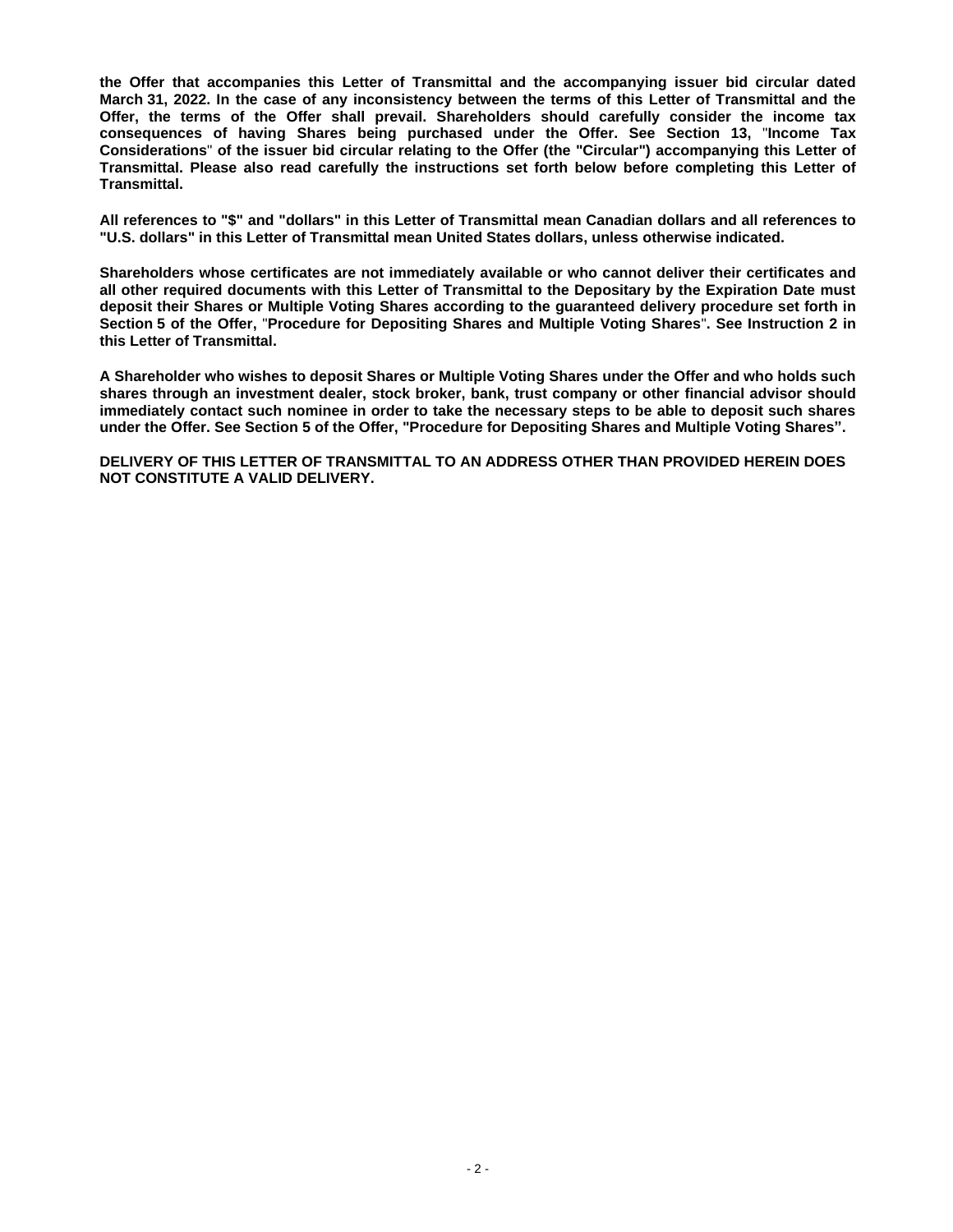# **TO: BRP INC. ("BRP" or the "Company")**

# **AND TO: COMPUTERSHARE INVESTOR SERVICES INC. (the "Depositary")**

The undersigned deposits the enclosed certificate(s) for subordinate voting shares (the "**Shares**") or multiple voting shares (the "**Multiple Voting Shares**") and, subject to the conditions of the Offer regarding withdrawal, irrevocably accepts the Offer for such shares upon the terms and subject to the conditions contained in the Offer and the Circular and pursuant to this Letter of Transmittal and the instructions contained herein. The following are the details of the Shares and/or Multiple Voting Shares to be deposited:

# **NAME(S) OF REGISTERED OWNER(S)**

(Please Fill in Exactly as Name(s) Appear(s) on Share Certificate(s) or DRS Statement(s))

| <b>DESCRIPTION OF SHARES AND MULTIPLE VOTING SHARES DEPOSITED</b><br>(Attach signed list if necessary) |                                                                         |                              |  |  |  |  |  |  |
|--------------------------------------------------------------------------------------------------------|-------------------------------------------------------------------------|------------------------------|--|--|--|--|--|--|
| <b>Share Certificate Number(s)</b><br>(except in the case of DRS holders*)                             | <b>Number of shares Represented</b><br>by Certificate(s) or held in DRS | Number of shares Deposited** |  |  |  |  |  |  |
| <b>Subordinate Voting Shares:</b>                                                                      |                                                                         |                              |  |  |  |  |  |  |
|                                                                                                        |                                                                         |                              |  |  |  |  |  |  |
|                                                                                                        |                                                                         |                              |  |  |  |  |  |  |
| <b>Multiple Voting Shares:</b>                                                                         |                                                                         |                              |  |  |  |  |  |  |
|                                                                                                        |                                                                         |                              |  |  |  |  |  |  |
|                                                                                                        |                                                                         |                              |  |  |  |  |  |  |
| <b>TOTAL:</b>                                                                                          |                                                                         |                              |  |  |  |  |  |  |

**\*** DRS holders do not need to provide certificates of Shares or Multiple Voting Shares, but need to complete this Letter of Transmittal. If you wish to deposit fewer than all Shares and/or Multiple Voting Shares evidenced by any certificates or DRS position listed above, indicate in the third column the number of Shares or Multiple Voting Shares you wish to deposit. Otherwise, the number of Shares and Multiple Voting Shares evidenced by all certificates and DRS positions referenced above will be deemed to have been deposited. See Instruction 5 of this Letter of Transmittal.

# **SHAREHOLDERS SHOULD CAREFULLY CONSIDER THE INCOME TAX CONSEQUENCES OF DEPOSITING SHARES PURSUANT THE OFFER. SEE SECTION 13 CIRCULAR "INCOME TAX CONSIDERATIONS".**

This Letter of Transmittal, properly completed and duly executed, together with all other required documents, must accompany the certificates for the Shares or Multiple Voting Shares tendered pursuant to the Offer. Any financial institution that is a participant in CDS or DTC may make book-entry delivery of the Shares through the on-line tendering systems of such clearing systems pursuant to which book-entry transfers may be effected by causing the applicable clearing systems to transfer such shares into the Depositary's account in accordance with such clearing system's procedures for such transfer.

Subject to and effective upon acceptance for purchase of the Shares and/or Multiple Voting Shares deposited hereby in accordance with the terms of the Offer (it being understood that Multiple Voting Shares will be converted into Shares immediately prior to take up), the undersigned hereby sells, assigns and transfers to, or upon the order of BRP, all rights, title and interest in and to all Shares and/or Multiple Voting Shares deposited hereby pursuant to an Auction Tender or a Purchase Price Tender, and in and to any and all rights, benefits and claims in respect thereof or arising, or having arisen as a result of the undersigned's status as a Shareholder of BRP and in and to any and all distributions, payments, securities, rights, assets or other interests which may be declared, paid, issued,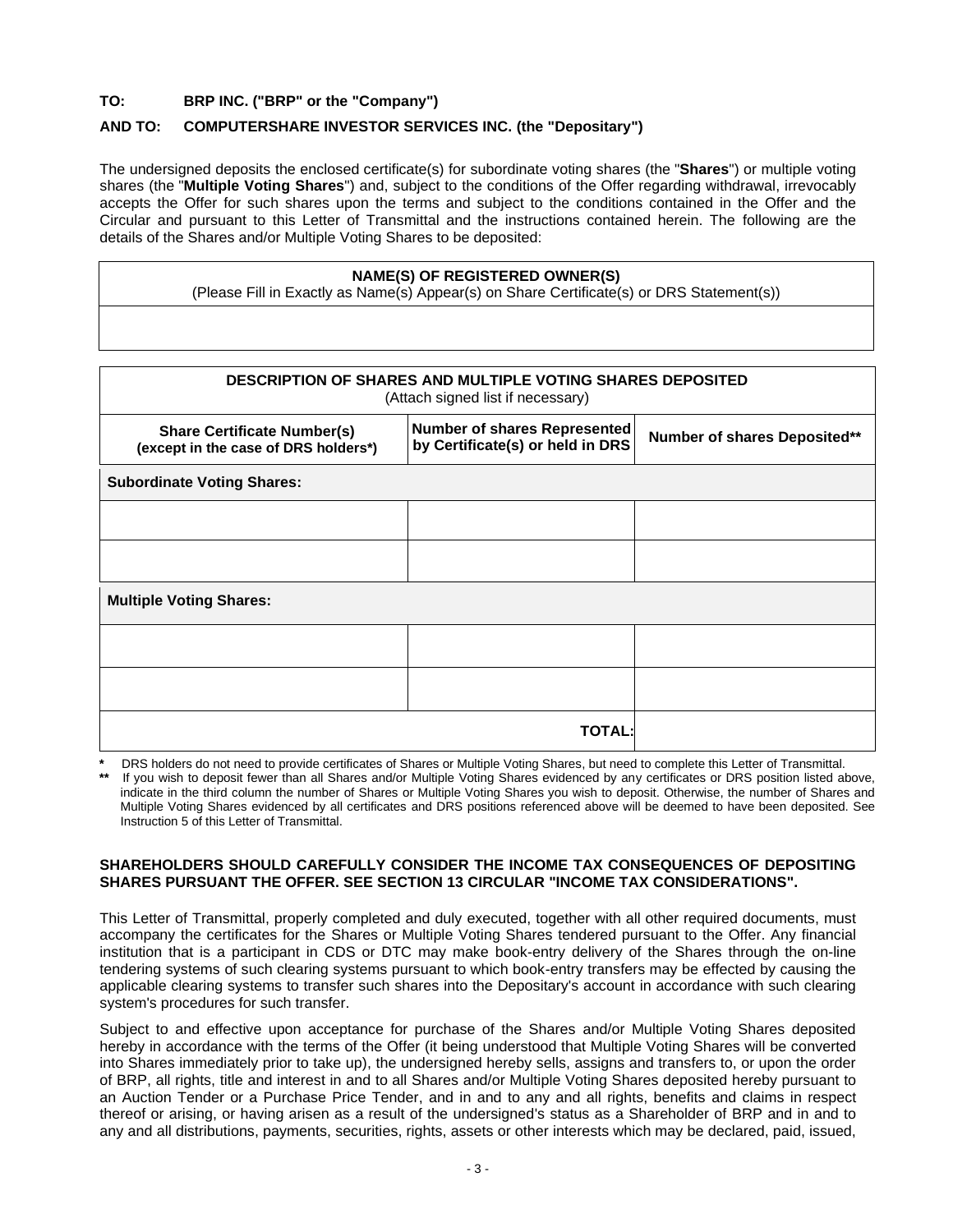distributed, made or transferred, or may be payable, issuable, distributable or transferable, on or in respect of such shares or any of them on or after the date upon which the Shares and/or Multiple Voting Shares are taken up and paid for pursuant to the Offer (the "**Effective Time**"), other than any dividends declared with a record date prior to the Effective Time and paid after the Effective Time, and hereby irrevocably constitutes and appoints the Depositary and any officer of BRP as attorney-in-fact of the undersigned with respect to such Shares effective from the Effective Time, with full power of substitution (such power of attorney being an irrevocable power coupled with an interest), to:

- (a) deliver certificates for such Shares and/or Multiple Voting Shares, together with all accompanying evidences of transfer and authenticity, to or upon the order, of BRP upon receipt by the Depositary, as the undersigned's agent, of the Purchase Price (as defined below);
- (b) present certificates or DRS positions for such Shares for cancellation and transfer on the applicable securities register(s) of BRP for such securities; or
- (c) convert such Multiple Voting Shares to be converted into Shares pursuant to the terms of the Offer immediately prior to take up and then present such underlying Shares for cancellation or transfer on the applicable securities register(s) of BRP for such securities; and
- (d) receive all benefits and otherwise exercise all rights of beneficial ownership of such Shares and/or Multiple Voting Shares, subject to the next paragraph, all in accordance with the terms of the Offer.

The undersigned hereby represents, warrants and covenants that:

- (a) the undersigned understands that depositing Shares and/or Multiple Voting Shares under any one of the procedures described in the Offer and the Instructions hereto will constitute the undersigned's acceptance of the terms and conditions of the Offer, including the undersigned's representation that (i) the undersigned has a "net long position" in shares being tendered or equivalent securities at least equal to the shares tendered within the meaning of Rule 14e-4 under the U.S. Securities Exchange Act of 1934, as amended (the "**Exchange Act**"), and (ii) such tender of shares complies with Rule 14e-4 under the Exchange Act;
- (b) the undersigned has full power and authority to deposit, sell, assign and transfer the Shares or Multiple Voting Shares;
- (c) when and to the extent BRP accepts the Shares (including Shares issued on conversion of taken up Multiple Voting Shares) for payment, BRP will acquire good, marketable, and unencumbered title thereto, free and clear of all liens, charges, encumbrances, security interests, claims, restrictions and equities whatsoever, together with all rights and benefits arising therefrom, and the same will not be subject to any adverse claim, provided that any dividends or distributions which may be declared, paid, issued, distributed, made or transferred on or in respect of such Shares or Multiple Voting Shares to Shareholders of record on or prior to the Effective Time shall be for the account of the undersigned;
- (d) on request, the undersigned will execute and deliver any additional documents that the Depositary or BRP deems necessary or desirable to complete the assignment, transfer, and purchase of the Shares and/ or Multiple Voting Shares tendered hereby; and
- (e) the undersigned has received and agrees to all of the terms of this Offer.

The names and addresses of the registered owners should be printed as they appear on the certificates or DRS position representing Shares or Multiple Voting Shares deposited hereby. The certificates or DRS position, the number of Shares and/or Multiple Voting Shares that the undersigned wishes to tender, whether the tender is being made as an Auction Tender or a Purchase Price Tender and, if the tender is made as an Auction Tender, the Purchase Price (as defined herein) at which such shares are being tendered, should all be indicated in the appropriate boxes. If the tender is being made pursuant to an Auction Tender, the Purchase Price at which such shares are being tendered should be indicated in Box H "Auction Tenders" below.

**The undersigned understands that he or she must indicate whether he or she tenders Shares or Multiple Voting Shares pursuant to an Auction Tender or a Purchase Price Tender by completing the Box B "Type of Tender" below. All Shares or Multiple Voting Shares tendered by a Shareholder who fails to specify any**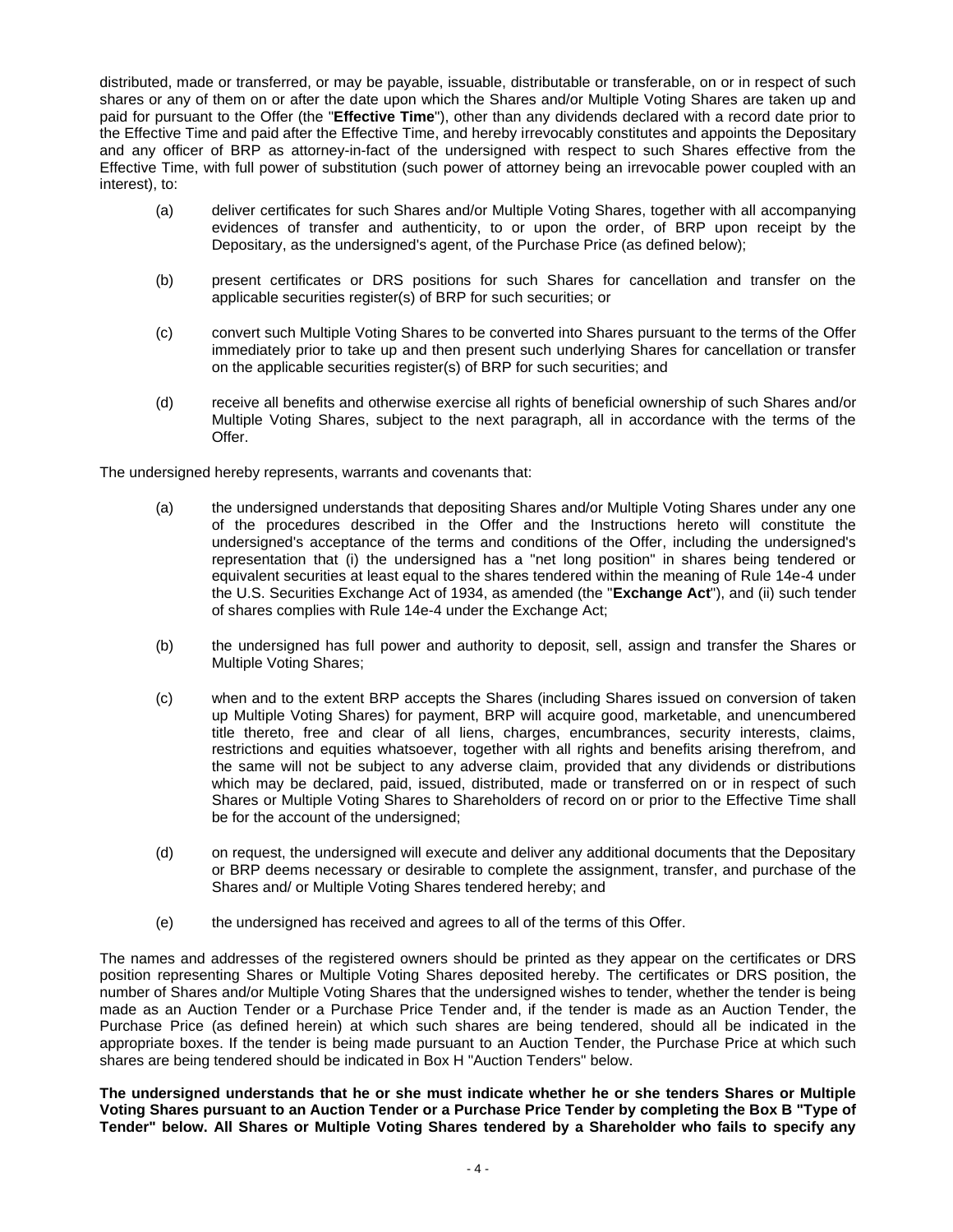#### **Auction Tender price for its Shares or Multiple Voting Shares, or fails to indicate that he or she has tendered its Shares or Multiple Voting Shares pursuant to a Purchase Price Tender, will be considered to have been tendered pursuant to a Purchase Price Tender.**

The undersigned understands that, upon the terms and subject to the conditions of the Offer, the Company will determine the Purchase Price, representing a single price per Share (which will not be less than \$103.00 and not more than \$123.00 per Share and in increments of \$0.25 per Share) that it will pay for Shares and Multiple Voting Shares validly deposited pursuant to the Offer and not withdrawn. The Purchase Price will be the lowest price that enables the Company to purchase that number of Shares pursuant to valid Auction Tenders and Purchase Price Tenders and not withdrawn having an aggregate purchase price not to exceed \$250,000,000.

If the Purchase Price is determined to be \$103.00 (which is the minimum price per Share under the Offer), the maximum number of Shares that may be purchased by the Company is 2,427,184 Shares. If the Purchase Price is determined to be \$123.00 (which is the maximum price per Share under the Offer), the maximum number of Shares that may be purchased by the Company is 2,032,520 Shares. Shares validly deposited pursuant to an Auction Tender will only be taken up if the price specified in the Auction Tender by the depositing shareholder is equal to or less than the Purchase Price. If no Auction Tenders or Purchase Price Tenders are made pursuant to the Offer, no Shares will be purchased by the Company.

The undersigned understands that if less than all of the Shares or Multiple Voting Shares deposited are taken up by the Company (including Shares or Multiple Voting Shares tendered pursuant to an Auction Tender at prices greater than the Purchase Price and Shares or Multiple Voting Shares not purchased because of pro-ration), or properly withdrawn before the Expiration Date, the certificate(s) representing its Shares or Multiple Voting Shares will be returned (in the case of certificates representing Shares or Multiple Voting Shares all of which are not purchased) or replaced with new certificates (or the equivalent DRS position) representing the balance of Shares or Multiple Voting Shares not purchased (in the case of certificates representing Shares or Multiple Voting Shares of which less than all are purchased), promptly after the Expiration Date or the date of withdrawal, without expense to the Shareholder. The undersigned further understands that if less than all of the Multiple Voting Shares deposited are taken up by the Company, the holder shall be entitled to receive a new certificate (or the equivalent DRS position) representing the Multiple Voting Shares represented by the deposited certificate which are not taken up and automatically converted. In the case of Shares or Multiple Voting Shares tendered through DRS, such shares will be credited to the appropriate account, without expense to the Shareholder.

The undersigned understands that a Shareholder who desires to tender different Shares or Multiple Voting Shares at more than one price under an Auction Tender must complete a separate Letter of Transmittal for each price at which Shares or Multiple Voting Shares are tendered. A Shareholder may not deposit the same Shares or Multiple Voting Shares pursuant to more than one method of tender or pursuant to an Auction Tender at more than one price. Shareholders may deposit different Shares or Multiple Voting Shares pursuant to Auction Tenders and Purchase Price Tenders. Odd Lot Holders making an Auction Tender or a Purchase Price Tender will be required to tender all Shares or Multiple Voting Shares owned by the Shareholder.

The undersigned understands that if the aggregate purchase price for the Shares or Multiple Voting Shares tendered pursuant to Auction Tenders (at prices at or below the Purchase Price) and Purchase Price Tenders exceeds \$250,000,000, the Company shall purchase a portion of the Shares so tendered pursuant to Auction Tenders (at or below the Purchase Price) and Purchase Price Tenders, as follows: (i) first, the Company will purchase all Shares tendered at or below the Purchase Price by Odd Lot Holders at the Purchase Price; and (ii) second, the Company will purchase at the Purchase Price on a *pro rata* basis that portion of the Shares tendered pursuant to Auction Tenders (at or below the Purchase Price) and Purchase Price Tenders having an aggregate purchase price, based on the Purchase Price, equal to (A) \$250,000,000, less (B) the aggregate amount paid by the Company for Shares tendered by Odd Lot Holders.

The undersigned recognizes that under certain circumstances set forth in the Offer and the Circular, BRP may withdraw, extend or vary the Offer or may not be required to purchase any of the Shares or Multiple Voting Shares tendered hereby or may accept for payment, in accordance with the applicable proration provisions relating to Shares and Multiple Voting Shares deposited or the terms and conditions relating to the Offer, fewer than all of the Shares or Multiple Voting Shares tendered hereby. The undersigned understands that DRS positions and certificates for any Shares or Multiple Voting Shares not deposited or not purchased will be recredited or returned to the undersigned at the address indicated above.

The Company has filed an exemptive relief application with securities regulatory authorities in Canada to permit the Company to extend the Offer, in circumstances in which all of the terms and conditions of the Offer have either been satisfied or waived by the Company, without first taking up Shares which have been deposited (and not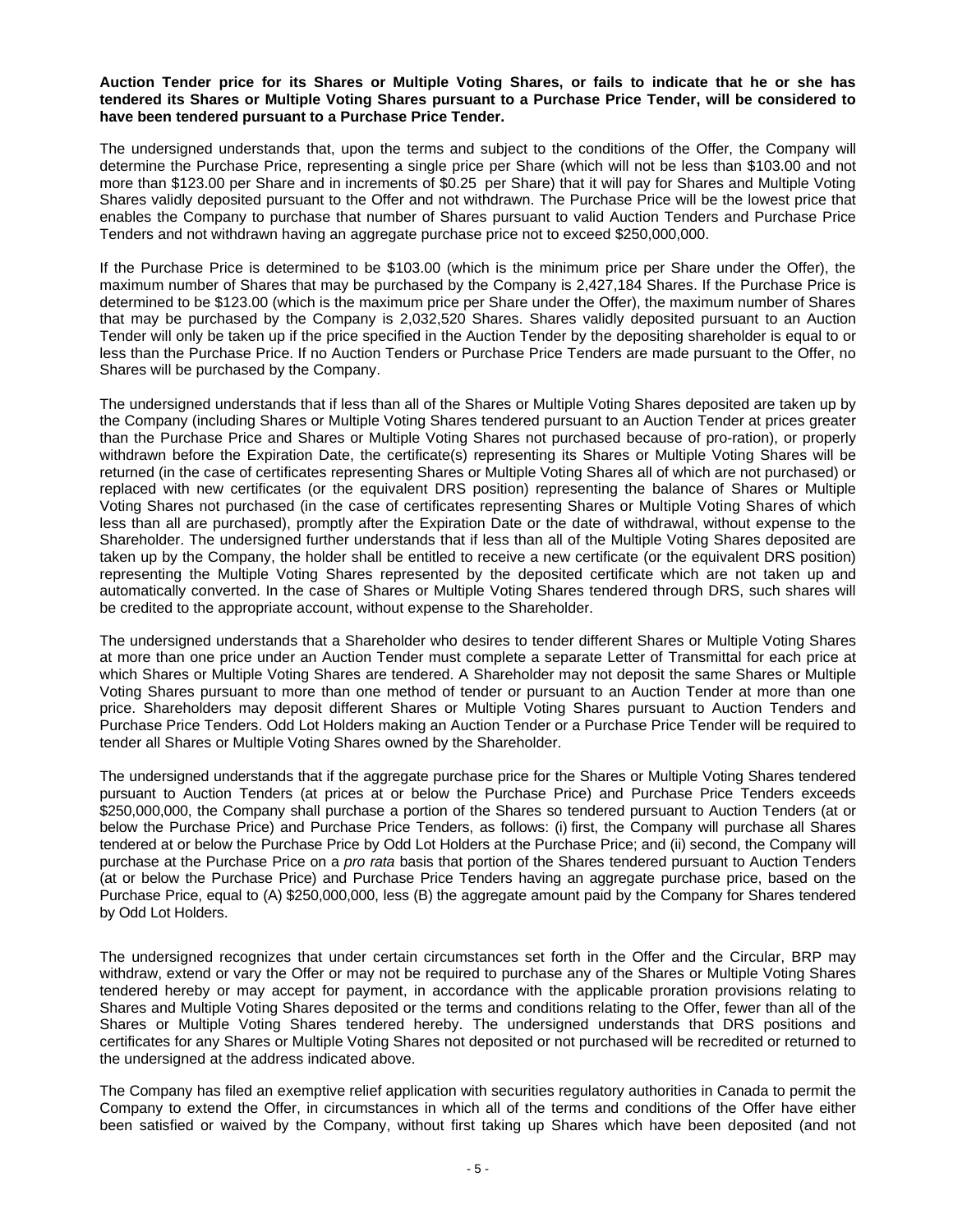withdrawn) before the Offer was previously scheduled to expire. If such regulatory relief is not obtained, the Company will not be permitted to extend the Offer in the event the Offer is undersubscribed on the original Expiration Date and all conditions of the Offer have been satisfied or waived by the Company without first taking up all Shares validly deposited under the Offer and not withdrawn.

The undersigned understands that acceptance of Shares by BRP for payment will constitute a binding agreement between the undersigned and BRP, effective as of the Expiration Date, upon the terms and subject to the conditions of the Offer. Such agreement will be governed by and construed in accordance with the laws of the Province of Québec and the federal laws of Canada applicable therein.

The undersigned understands that payment for Shares taken up by the Company pursuant to the Offer will be made by depositing the aggregate Purchase Price for such Shares with the Depositary, which will act as agent for Shareholders who have properly tendered Shares or Multiple Voting Shares in acceptance of the Offer and have not withdrawn them, for the purpose of receiving payment from BRP and transmitting such payment to such Shareholders. Receipt of payment by the Depositary will be deemed to constitute receipt of payment thereof by persons depositing Shares or Multiple Voting Shares. **Under no circumstances will interest accrue or be paid by BRP or the Depositary, regardless of any delay in making such payment or otherwise.**

The undersigned understands and acknowledges that each of the Company and the Depositary, as applicable, shall be entitled to deduct and withhold from any payment to any Shareholder pursuant to the Offer such amount as it is required to deduct or withhold from such payment under the *Income Tax Act* (Canada) (the "**Tax Act**"), or any provision of any applicable federal, provincial, territorial, state, local or foreign tax law, and remit such deduction or withholding amount to the appropriate government entity. To the extent that amounts are deducted or withheld, such deducted or withheld amounts shall be treated for all purposes of the Offer as having been paid to the Shareholder to whom such amounts would otherwise have been paid, provided that such deducted or withheld amounts are actually remitted to the appropriate government entity.

The undersigned instructs BRP and the Depositary to issue the cheque for the Purchase Price for such Shares that are purchased pursuant to the Offer as indicated in Box C "Payment Instructions" below and mailed by first-class mail, postage prepaid, to the address indicated in Box D "Delivery Instructions" below unless otherwise indicated in Box F "Hold for Pick-Up" below, subject to the option of Shareholders to elect to receive the Purchase Price in U.S. dollars as described in Box I "Currency Election" below, net in each case of any applicable withholding taxes.

The undersigned understands that cash amounts will be denominated in Canadian dollars and payments of amounts owing to Shareholders whose Shares are taken up will be made in Canadian dollars; however, Shareholders may elect to receive the Purchase Price in U.S. dollars and use the Depositary's currency exchange services to convert such payment into U.S. dollars by checking Box I "Currency Election" below, in which case such Shareholder will have acknowledged and agreed that the exchange rate for one Canadian dollar expressed in U.S. dollars will be based on the rate available from the Depositary on the date of the currency conversion. All risks associated with the currency conversion from Canadian dollars to U.S. dollars, including risks relating to change in rates, the timing of exchange or the selection of a rate for exchange, and all costs incurred with the currency conversion are for the Shareholder's sole account and will be at such Shareholder's sole risk and expense, and neither the Depositary nor BRP or their affiliates will be responsible for any such matters.

The undersigned recognizes that all authority conferred or agreed to be conferred in this Letter of Transmittal shall survive its death or incapacity and any obligations of the undersigned under this Letter of Transmittal shall be binding upon its heirs, personal representatives, successors and assigns. Except as stated in the Offer, this tender is irrevocable.

The undersigned understands that if a certificate representing Shares or Multiple Voting Shares has been lost, stolen or destroyed, this Letter of Transmittal, including Box M "Lost, Stolen or Destroyed Certificates" below, should be completed as fully as possible and forwarded to the Depositary, together with a letter describing the loss, theft or destruction and providing a telephone number. The Depositary will respond with the replacement requirements, which includes certain additional documents that must be signed in order to obtain replacement certificate(s) and the payment of the required lost certificate fee.

The undersigned agrees not to vote any of the deposited Shares and Multiple Voting Shares, or distributions on such Shares or Multiple Voting Shares consisting of securities, at any meeting and not to exercise any of the other rights or privileges attached to any of such deposited Shares or Multiple Voting Shares or distributions consisting of securities, or otherwise act with respect thereto. The undersigned agrees further to execute and deliver to BRP, provided not contrary to any applicable law, at any time and from time to time, as and when requested by, and at the expense of BRP, any and all instructions of proxy, authorization or consent, in form and on terms satisfactory to BRP, in respect of any such deposited Shares or Multiple Voting Shares or distributions consisting of securities.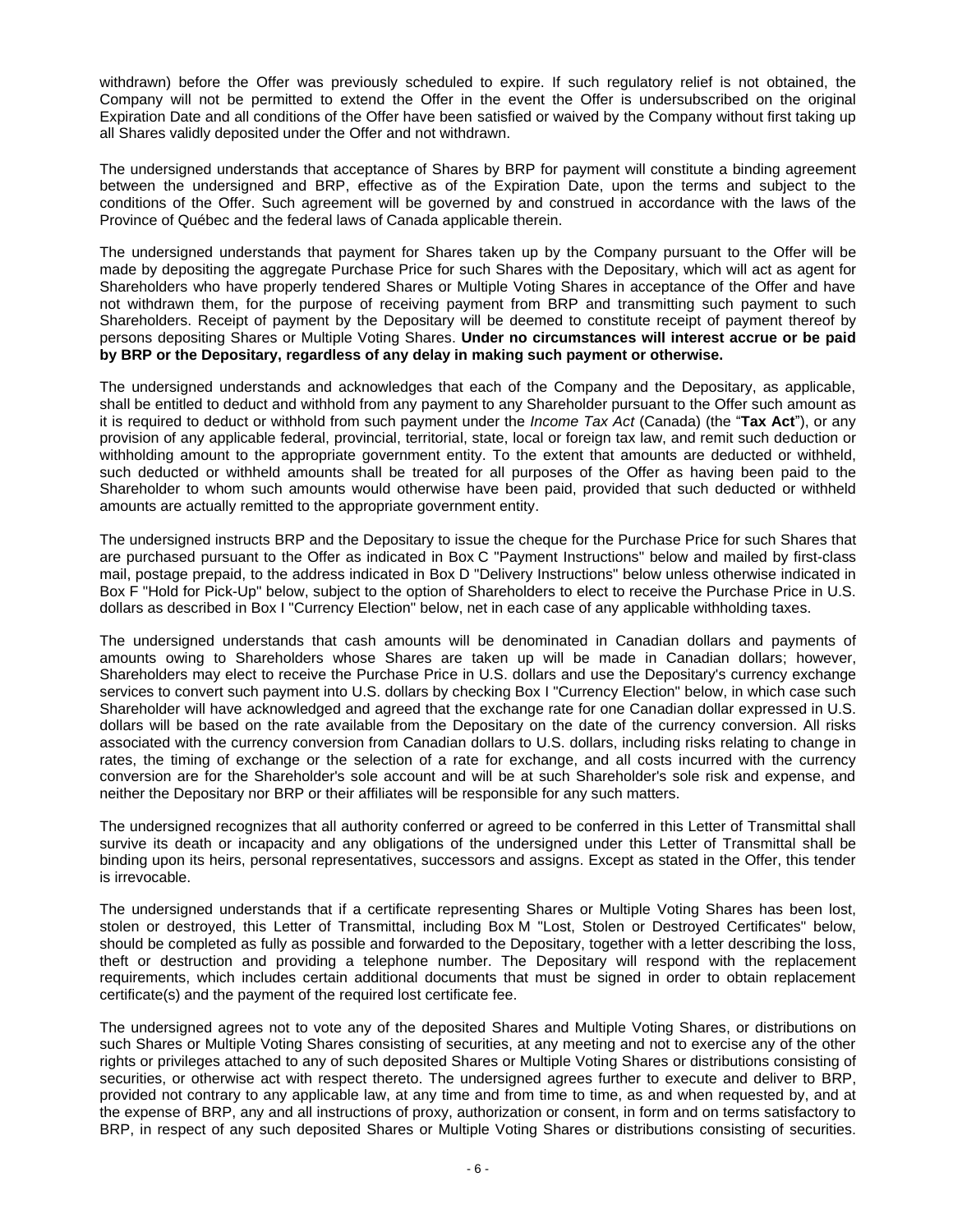The undersigned agrees further to designate in any such instruments of proxy the person or persons specified by BRP as the proxyholder of the undersigned in respect of such deposited Shares or Multiple Voting Shares or distributions consisting of securities.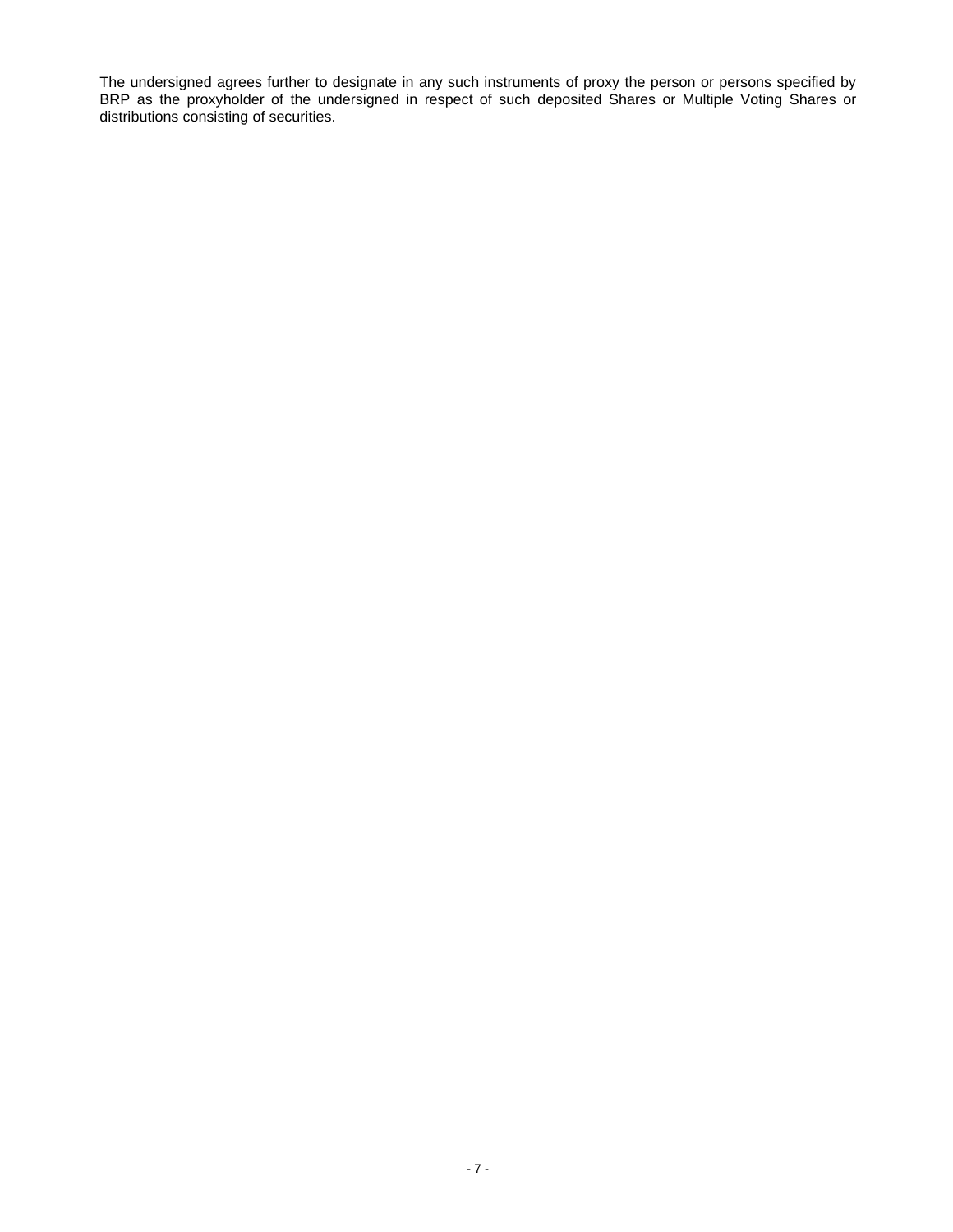# **BOX A TYPE OF HOLDER**

CHECK ONLY ONE BOX.

❑ Holder of Subordinate Voting Shares ❑ Holder of Multiple Voting Shares

| <b>BOX B</b><br><b>TYPE OF TENDER</b>                                                                                                                                                                                                                                                                                                                                                                                                                                                                                                                                                                                                                                                                                                                                                                                                                                        |                                                                                                                                                                                                                                                                                                                                                                                                       |  |  |  |  |  |  |
|------------------------------------------------------------------------------------------------------------------------------------------------------------------------------------------------------------------------------------------------------------------------------------------------------------------------------------------------------------------------------------------------------------------------------------------------------------------------------------------------------------------------------------------------------------------------------------------------------------------------------------------------------------------------------------------------------------------------------------------------------------------------------------------------------------------------------------------------------------------------------|-------------------------------------------------------------------------------------------------------------------------------------------------------------------------------------------------------------------------------------------------------------------------------------------------------------------------------------------------------------------------------------------------------|--|--|--|--|--|--|
| CHECK ONLY ONE BOX, IF MORE THAN ONE BOX IS CHECKED, OR IF NO BOX IS CHECKED,<br>THE TENDER WILL BE DEEMED TO BE A PURCHASE PRICE TENDER.                                                                                                                                                                                                                                                                                                                                                                                                                                                                                                                                                                                                                                                                                                                                    |                                                                                                                                                                                                                                                                                                                                                                                                       |  |  |  |  |  |  |
| <i>SHARES ARE BEING TENDERED HEREBY PURSUANT TO:</i>                                                                                                                                                                                                                                                                                                                                                                                                                                                                                                                                                                                                                                                                                                                                                                                                                         |                                                                                                                                                                                                                                                                                                                                                                                                       |  |  |  |  |  |  |
| An Auction Tender<br>□<br>(Complete Box H)                                                                                                                                                                                                                                                                                                                                                                                                                                                                                                                                                                                                                                                                                                                                                                                                                                   | A Purchase Price<br>Tender                                                                                                                                                                                                                                                                                                                                                                            |  |  |  |  |  |  |
| <b>BOX C</b><br><b>PAYMENT INSTRUCTIONS</b><br>(See Instruction 8)                                                                                                                                                                                                                                                                                                                                                                                                                                                                                                                                                                                                                                                                                                                                                                                                           | <b>BOXD</b><br><b>DELIVERY INSTRUCTIONS</b><br>(See Instruction 8)                                                                                                                                                                                                                                                                                                                                    |  |  |  |  |  |  |
| ISSUE CHEQUE AND/OR CERTIFICATES IN<br>THE NAME OF: (please print)                                                                                                                                                                                                                                                                                                                                                                                                                                                                                                                                                                                                                                                                                                                                                                                                           | SEND CHEQUE AND/OR CERTIFICATES TO<br>(Unless Box F is checked): (please print)                                                                                                                                                                                                                                                                                                                       |  |  |  |  |  |  |
| (Name)                                                                                                                                                                                                                                                                                                                                                                                                                                                                                                                                                                                                                                                                                                                                                                                                                                                                       | (Name)                                                                                                                                                                                                                                                                                                                                                                                                |  |  |  |  |  |  |
| (Street Address and Number)<br>(City and Province or State)                                                                                                                                                                                                                                                                                                                                                                                                                                                                                                                                                                                                                                                                                                                                                                                                                  | (Street Address and Number)                                                                                                                                                                                                                                                                                                                                                                           |  |  |  |  |  |  |
| (Country and Postal (Zip) Code)                                                                                                                                                                                                                                                                                                                                                                                                                                                                                                                                                                                                                                                                                                                                                                                                                                              | (City and Province or State)                                                                                                                                                                                                                                                                                                                                                                          |  |  |  |  |  |  |
| (Telephone - Business Hours)                                                                                                                                                                                                                                                                                                                                                                                                                                                                                                                                                                                                                                                                                                                                                                                                                                                 | (Country and Postal (Zip) Code)                                                                                                                                                                                                                                                                                                                                                                       |  |  |  |  |  |  |
| (Social Insurance or Social Security Number)                                                                                                                                                                                                                                                                                                                                                                                                                                                                                                                                                                                                                                                                                                                                                                                                                                 |                                                                                                                                                                                                                                                                                                                                                                                                       |  |  |  |  |  |  |
| <b>BOXE</b><br><b>ODD LOTS</b><br>To be completed ONLY if Shares are being tendered by<br>or on behalf of persons owning fewer than 100 Shares as<br>of the close of business on the Expiration Date.<br>The undersigned either (check one):<br>$\Box$ is the owner of fewer than 100 Shares as of the close<br>of business on the Expiration Date, all of which are<br>tendered; or<br>$\Box$ is a broker, dealer, commercial bank, trust company or<br>other nominee that (i) is tendering, for the beneficial<br>owners thereof, Shares with respect to which it is the<br>record<br>owner,<br>believes.<br>based<br>and<br>(ii)<br>upon<br>representations made to it by each such beneficial owner,<br>that such beneficial owner owns an aggregate of fewer<br>than 100 Shares as of the close of business on the<br>Expiration Date and is tendering all such Shares. | <b>BOX G</b><br><b>GUARANTEED DELIVERY</b><br>CHECK HERE Q IF SHARES OR MULTIPLE VOTING<br>SHARES ARE BEING TENDERED PURSUANT TO A<br>NOTICE OF GUARANTEED DELIVERY PREVIOUSLY<br>SENT TO THE TORONTO OFFICE OF THE DEPOSITARY<br>AND COMPLETE THE FOLLOWING (please print or type)<br>Name of Registered Holder<br>Date of Guaranteed Delivery ____<br>Name of Institution which Guaranteed Delivery |  |  |  |  |  |  |
| <b>BOXF</b><br><b>HOLD FOR PICK-UP</b><br>(See Instruction 8)<br>$\Box$ Hold certificates and/or cheques for Shares or<br>Multiple Voting Shares for pick-up.                                                                                                                                                                                                                                                                                                                                                                                                                                                                                                                                                                                                                                                                                                                |                                                                                                                                                                                                                                                                                                                                                                                                       |  |  |  |  |  |  |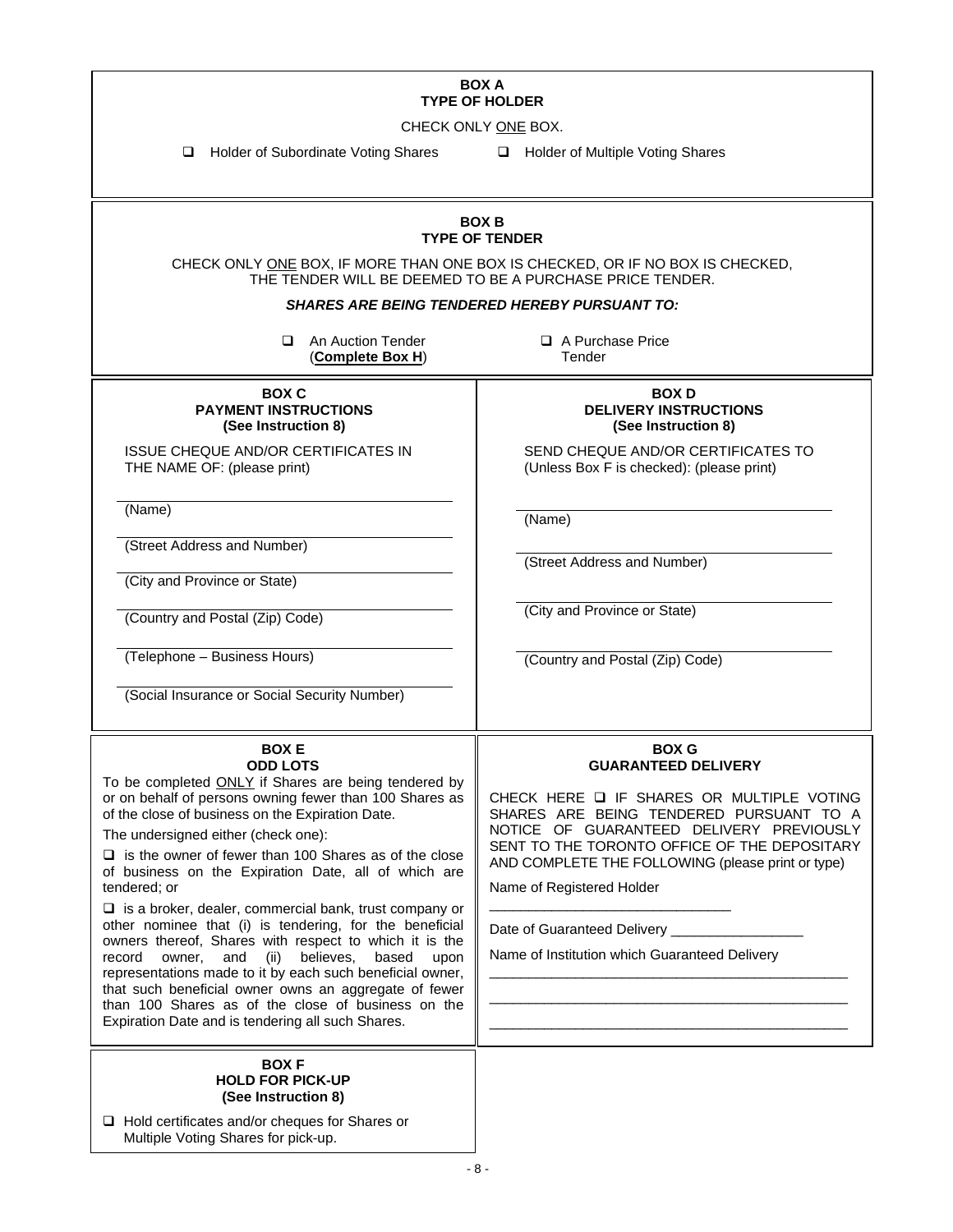#### **BOX H AUCTION TENDERS**

In addition to checking "Auction Tender" in Box B above, this Box H **MUST** be completed if Shares are being tendered pursuant to an Auction Tender.

**Check only ONE box to indicate the Auction Tender price. If more than one box is checked, or if no box is checked, all Shares or Multiple Voting Shares identified above will be deemed to have been tendered pursuant to the Purchase Price Tender. Shareholders (other than Odd Lot Holders) may make multiple Auction Tenders but not in respect of the same Shares or Multiple Voting Shares. If a Shareholder wishes to tender different Shares or Multiple Voting Shares at different prices, a separate tender instruction by way of Letter of Transmittal must be submitted for EACH such tender.**

Price (in C\$) per Share.

| $\Box$ \$103.00 $\Box$ \$103.25 $\Box$ \$103.50 $\Box$ \$103.75 $\Box$ \$104.00 $\Box$ \$104.25 $\Box$ \$104.50 $\Box$ \$104.75 |  |  |  |  |  |  |  |
|---------------------------------------------------------------------------------------------------------------------------------|--|--|--|--|--|--|--|
| $\Box$ \$105.00 $\Box$ \$105.25 $\Box$ \$105.50 $\Box$ \$105.75 $\Box$ \$106.00 $\Box$ \$106.25 $\Box$ \$106.50 $\Box$ \$106.75 |  |  |  |  |  |  |  |
| $\Box$ \$107.00 $\Box$ \$107.25 $\Box$ \$107.50 $\Box$ \$107.75 $\Box$ \$108.00 $\Box$ \$108.25 $\Box$ \$108.50 $\Box$ \$108.75 |  |  |  |  |  |  |  |
| $\Box$ \$109.00 $\Box$ \$109.25 $\Box$ \$109.50 $\Box$ \$109.75 $\Box$ \$110.00 $\Box$ \$110.25 $\Box$ \$110.50 $\Box$ \$110.75 |  |  |  |  |  |  |  |
| □ \$111.00 □ \$111.25 □ \$111.50 □ \$111.75 □ \$112.00 □ \$112.25 □ \$112.50 □ \$112.75                                         |  |  |  |  |  |  |  |
| □ \$113.00 □ \$113.25 □ \$113.50 □ \$113.75 □ \$114.00 □ \$114.25 □ \$114.50 □ \$114.75                                         |  |  |  |  |  |  |  |
| $\Box$ \$115.00 $\Box$ \$115.25 $\Box$ \$115.50 $\Box$ \$115.75 $\Box$ \$116.00 $\Box$ \$116.25 $\Box$ \$116.50 $\Box$ \$116.75 |  |  |  |  |  |  |  |
| □ \$117.00 □ \$117.25 □ \$117.50 □ \$117.75 □ \$118.00 □ \$118.25 □ \$118.50 □ \$118.75                                         |  |  |  |  |  |  |  |
| □ \$119.00 □ \$119.25 □ \$119.50 □ \$119.75 □ \$120.00 □ \$120.25 □ \$120.50 □ \$120.75                                         |  |  |  |  |  |  |  |
| $\Box$ \$121.00 $\Box$ \$121.25 $\Box$ \$121.50 $\Box$ \$121.75 $\Box$ \$122.00 $\Box$ \$122.25 $\Box$ \$122.50 $\Box$ \$122.75 |  |  |  |  |  |  |  |
| $\Box$ \$123.00                                                                                                                 |  |  |  |  |  |  |  |

#### **BOX I CURRENCY ELECTION**

All cash payments will be made in Canadian dollars, unless Shareholders elect to use the Depositary's currency exchange services to convert their payment into, and have such payment made, in U.S. dollars by checking the box below. **If you do not check the box below, your payment will be issued in Canadian dollars.**

❑ Check here if you wish to have your cash entitlement paid in U.S. dollars (US\$)

Notice: By checking the box above, you acknowledge and agree that (a) the exchange rate for one Canadian dollar expressed in U.S. dollars will be the rate available from Computershare Trust Company of Canada, in its capacity as foreign exchange service provider, on the date on which the funds are converted, which rate will be based on the prevailing market rate on such date, (b) the risk of any fluctuations in such rate, including risks relating to the particular date and time at which funds are converted, will be solely borne by the Shareholder, and (c) Computershare may earn commercially reasonable spread between its exchange rate and the rate used by any counterparty from which it purchases the elected currency. Computershare Trust Company of Canada will act as principal in such currency conversion transactions. If you wish to receive your payment in U.S. dollars, your certificate(s) and this validly-completed and duly-signed Letter of Transmittal must be delivered to the Depositary.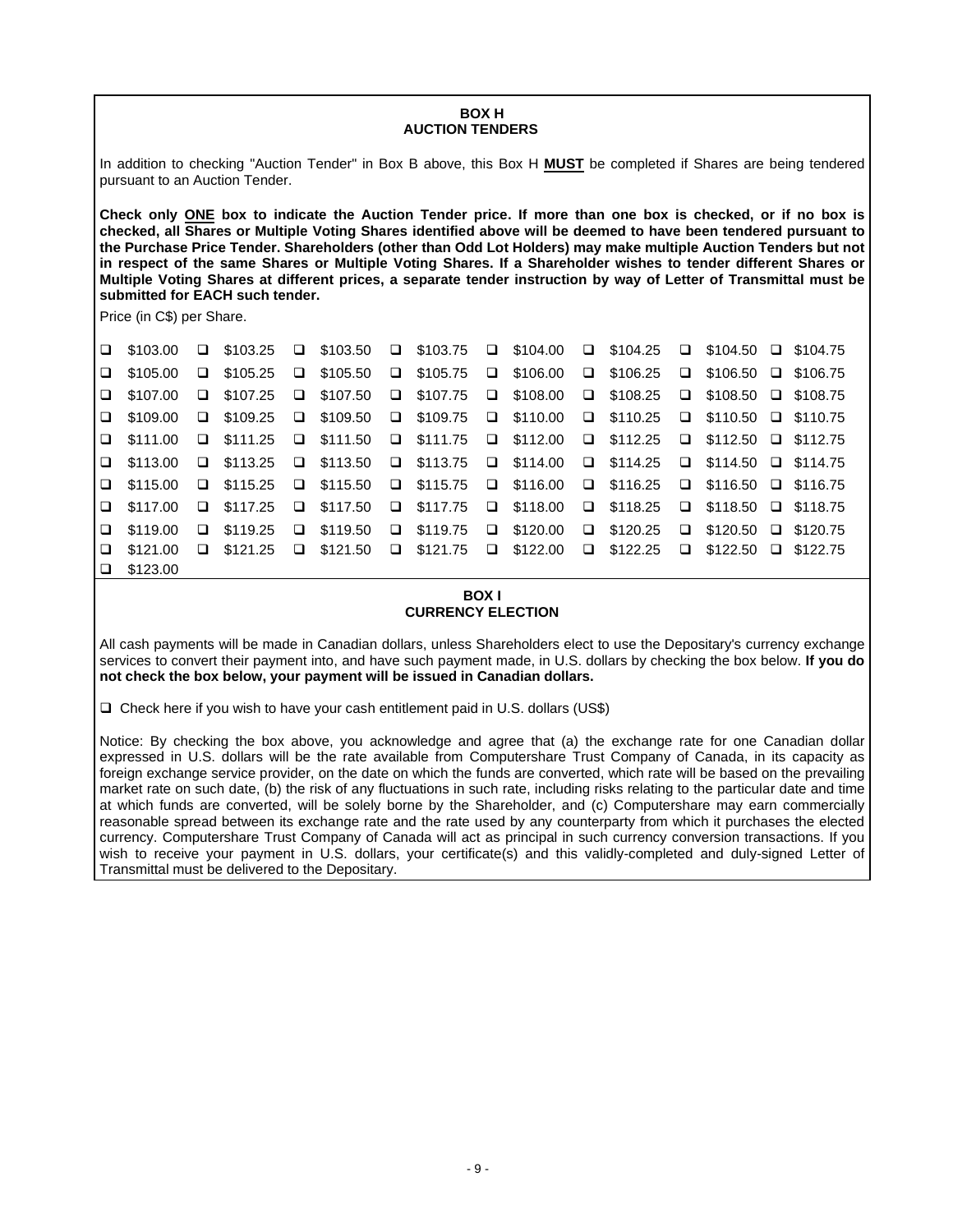#### **BOX J JURISDICTION OF RESIDENCE (See Instruction 11)**

The person signing Box J represents that the Shareholder:

❑ is a non-resident of Canada for the purposes of the Tax Act; or

❑ is not a non-resident of Canada for purposes of the Tax Act.

Note:

A non-resident of Canada is a person that is not resident, or deemed not to be resident, in Canada for purposes of the Tax Act or a partnership that is not a "Canadian partnership" as defined in the Tax Act. If you are uncertain as to your residency or the residency of the beneficial holder(s) of the Shares, you should consult your tax advisor.

The remainder of this Box is for non-residents of Canada only:

The Shareholder ❑ is ❑ is not a resident of a country with which Canada has entered into an income tax treaty under which the Shareholder is entitled to the full benefits provided by such treaty.

If the non-resident Shareholder is entitled to full benefits under such treaty complete the following:

Number of Shares OR Multiple Voting Shares held by a non-resident or held for, on behalf, or for the benefit of, a non-resident

Country of Residence

| <b>BOX K</b><br><b>SHAREHOLDER(S) SIGN HERE</b><br>(See Instructions 1 and 6)                                                                                                                                                                                                                                                                                                                                                                                                                                                                                                                   | <b>BOXL</b><br><b>GUARANTEE OF SIGNATURE(S)</b><br>(See Instructions 1 and 6) |  |  |  |  |
|-------------------------------------------------------------------------------------------------------------------------------------------------------------------------------------------------------------------------------------------------------------------------------------------------------------------------------------------------------------------------------------------------------------------------------------------------------------------------------------------------------------------------------------------------------------------------------------------------|-------------------------------------------------------------------------------|--|--|--|--|
| Must be signed by registered owner(s) exactly as name(s)<br>appear(s) on certificate(s) or on a DRS position listing or<br>by person(s) authorized to become registered owner(s) by<br>certificate(s) and documents transmitted with this Letter of<br>Transmittal. If signature is by attorney-in-fact, executor,<br>administrator, trustee, guardian, officer of a corporation or<br>another acting in a fiduciary or representative capacity,<br>please set forth the full title. See Instruction 7.<br>Authorized Signature:<br>Signature(s) of Shareholder<br>or authorized representative | Name(s):____________<br>(Please Print)<br>(Include Postal Code or Zip Code)   |  |  |  |  |
|                                                                                                                                                                                                                                                                                                                                                                                                                                                                                                                                                                                                 |                                                                               |  |  |  |  |
| (Please Print)                                                                                                                                                                                                                                                                                                                                                                                                                                                                                                                                                                                  | Area Code and Telephone Number: _____________                                 |  |  |  |  |
|                                                                                                                                                                                                                                                                                                                                                                                                                                                                                                                                                                                                 |                                                                               |  |  |  |  |
|                                                                                                                                                                                                                                                                                                                                                                                                                                                                                                                                                                                                 |                                                                               |  |  |  |  |
| (Include Postal Code or Zip Code)<br>Area Code and Telephone Number:<br>Shareholders must provide their Social Insurance No.;<br>U.S. Shareholders must provide their Taxpayer<br>Identification No. or Social Security No. and complete<br>Form W-9.                                                                                                                                                                                                                                                                                                                                           |                                                                               |  |  |  |  |
|                                                                                                                                                                                                                                                                                                                                                                                                                                                                                                                                                                                                 |                                                                               |  |  |  |  |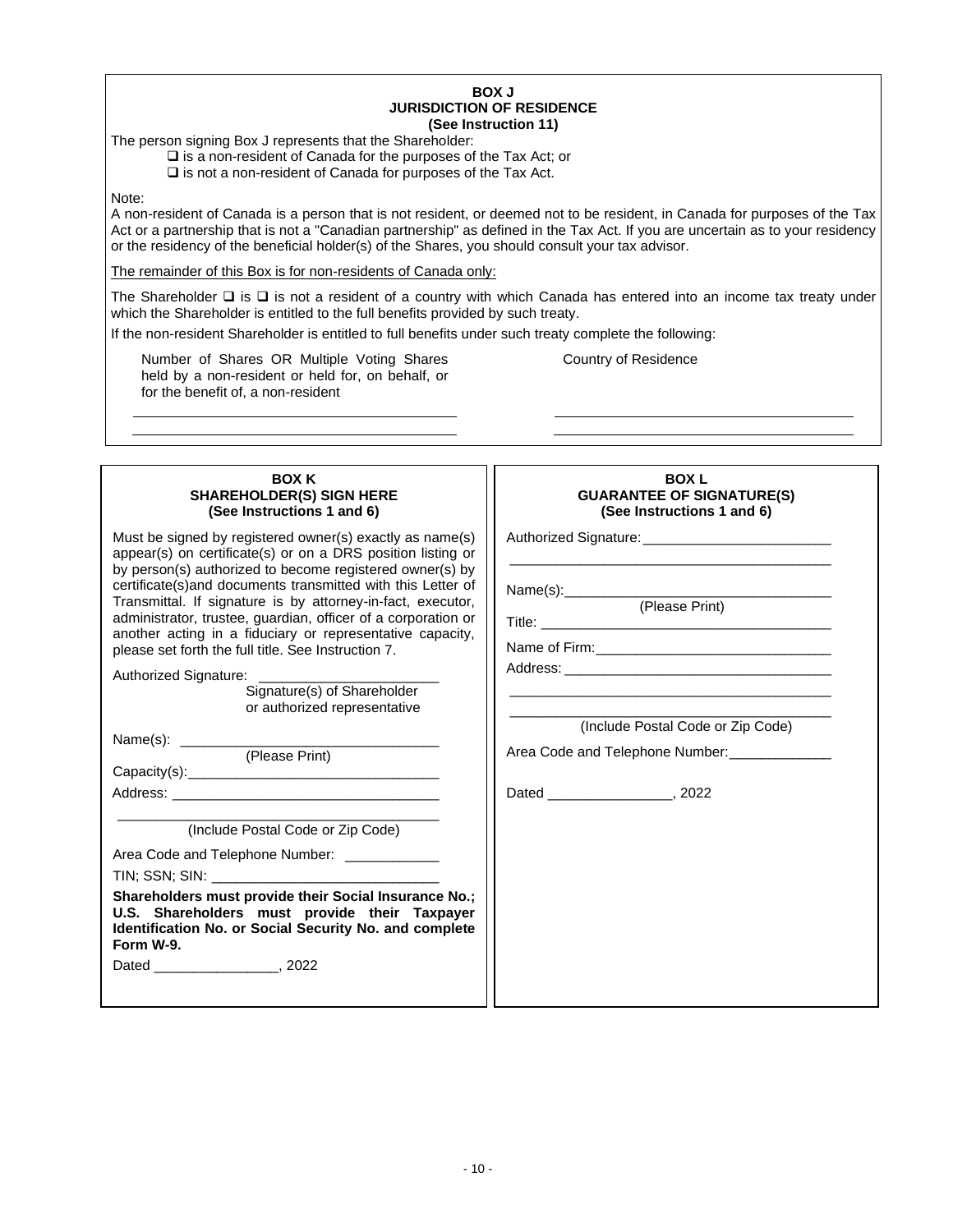#### **BOX M LOST, STOLEN OR DESTROYED CERTIFICATES**

To be completed ONLY if certificates representing Shares or Multiple Voting Shares being tendered have been lost, stolen or destroyed. The undersigned either (check one):

❑ lost certificate(s) representing Shares or Multiple Voting Shares; ❑ had certificate(s) representing Shares or Multiple Voting Shares stolen; or ❑ had certificate(s) representing Shares or Multiple Voting Shares destroyed.

If a certificate representing Shares or Multiple Voting Shares has been lost, stolen or destroyed, this Letter of Transmittal, including this Box M, must be completed as fully as possible and forwarded, together with a letter describing the loss, theft or destruction and providing a telephone number, to the Depositary. The Depositary will respond with the replacement requirements.

| <b>BOX N</b><br><b>WIRE PAYMENT*</b>                                                                                                                                                                                                                                       |                                               |                                                                                                                                 |                        |  |  |  |  |  |  |
|----------------------------------------------------------------------------------------------------------------------------------------------------------------------------------------------------------------------------------------------------------------------------|-----------------------------------------------|---------------------------------------------------------------------------------------------------------------------------------|------------------------|--|--|--|--|--|--|
| *PLEASE NOTE THAT THERE IS A \$100 BANKING FEE ON WIRE PAYMENTS. ALTERNATIVELY, CHEQUE PAYMENTS<br>ARE ISSUED AT NO ADDITIONAL COST                                                                                                                                        |                                               |                                                                                                                                 |                        |  |  |  |  |  |  |
| *IF WIRE DETAILS ARE INCORRECT OR INCOMPLETE, THE DEPOSITARY WILL ATTEMPT TO CONTACT YOU AND<br>CORRECT THE ISSUE. HOWEVER, IF WE CANNOT CORRECT THE ISSUE PROMPTLY, A CHEQUE WILL BE<br>AUTOMATICALLY ISSUED AND MAILED TO THE ADDRESS ON RECORD. NO FEES WILL BE CHARGED |                                               |                                                                                                                                 |                        |  |  |  |  |  |  |
| Please provide email address and phone number in the event that we need to contact you for corrective measures:                                                                                                                                                            |                                               |                                                                                                                                 |                        |  |  |  |  |  |  |
|                                                                                                                                                                                                                                                                            | <b>EMAIL ADDRESS:</b><br><b>PHONE NUMBER:</b> |                                                                                                                                 |                        |  |  |  |  |  |  |
| **Beneficiary Name(s) that appears on the account at your financial institution - this MUST be the same name and address that your shares are registered to                                                                                                                |                                               |                                                                                                                                 |                        |  |  |  |  |  |  |
| **Beneficiary Address (Note: PO Boxes not accepted)                                                                                                                                                                                                                        |                                               | **Province/State<br>**City                                                                                                      | **Postal Code/Zip Code |  |  |  |  |  |  |
|                                                                                                                                                                                                                                                                            | **Beneficiary Bank/Financial Institution      |                                                                                                                                 |                        |  |  |  |  |  |  |
| **Bank Address                                                                                                                                                                                                                                                             |                                               | **City<br>**Province/State                                                                                                      | **Postal Code/Zip Code |  |  |  |  |  |  |
| <b>BOXES</b>                                                                                                                                                                                                                                                               |                                               | PLEASE ONLY COMPLETE THE APPLICABLE BOXES BELOW, AS PROVIDED BY YOUR FINANCIAL INSTITUION. YOU ARE NOT REQUIRED TO COMPLETE ALL |                        |  |  |  |  |  |  |
| **Bank Account Number                                                                                                                                                                                                                                                      | <b>Transit/Routing Number</b>                 | <b>SWIFT Code</b>                                                                                                               | ABA (US)               |  |  |  |  |  |  |
| IBAN Number (Europe)                                                                                                                                                                                                                                                       | Sort Code (GBP)                               | <b>BSB Number</b>                                                                                                               | <b>BIC Number</b>      |  |  |  |  |  |  |
| Additional Notes and special routing instructions:<br>** Mandatory fields                                                                                                                                                                                                  |                                               |                                                                                                                                 |                        |  |  |  |  |  |  |
|                                                                                                                                                                                                                                                                            |                                               |                                                                                                                                 |                        |  |  |  |  |  |  |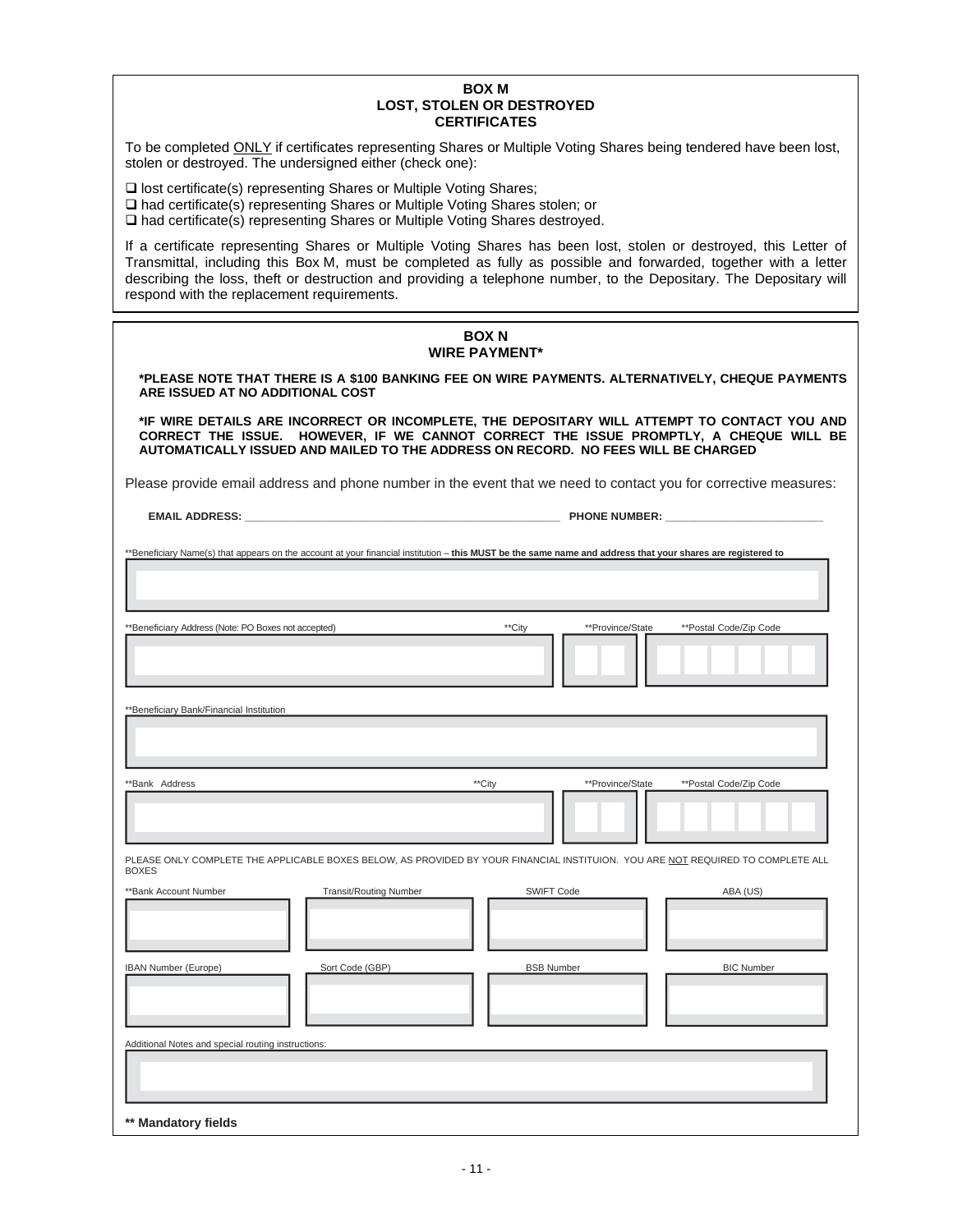# **INSTRUCTIONS**

# **Forming Part of the Terms of the Offer**

#### 1. *Guarantee of Signatures.*

No signature guarantee is required if:

- (a) this Letter of Transmittal is signed by the registered Shareholder exactly as the name of the registered holder appears on the DRS position and/or certificate deposited with this Letter of Transmittal and payment and delivery are to be made directly to such registered holder pursuant to Box K above; or
- (b) such Shares or Multiple Voting Shares are deposited for the account of a Canadian Schedule I chartered bank, a member of the Securities Transfer Agents Medallion Program (STAMP), a member of the Stock Exchange Medallion Program (SEMP) or a member of the New York Stock Exchange Inc. Medallion Signature Program (MSP) (each such entity, an "**Eligible Institution**").

In all other cases, an Eligible Institution must guarantee all signatures on this Letter of Transmittal by completing Box L "Guarantee of Signature(s)". See Instruction 7.

# 2. *Delivery of Letter of Transmittal and Certificates — Guaranteed Delivery Procedures*.

Certificates for all physically tendered Shares or Multiple Voting Shares, or the DRS position for Shareholders who hold Shares or Multiple Voting Shares through DRS, together with a properly completed and duly executed Letter of Transmittal, or, in the case of a book-entry transfer, a Book-Entry Confirmation through the CDSX system (in the case of Shares or Multiple Voting Shares held in CDS) or an Agent's Message (in the case of Shares or Multiple Voting Shares held in DTC), and any other documents required by this Letter of Transmittal, should be hand delivered, couriered or mailed to the Depositary at the appropriate address set forth herein and must be received by the Depositary by the Expiration Date.

Shareholders whose certificates are not immediately available or who cannot deliver certificates for Shares or Multiple Voting Shares and all other required documents to the Depositary by the Expiry Date, may only tender their Shares or Multiple Voting Shares by or through any Eligible Institution by properly completing and duly executing and delivering a Notice of Guaranteed Delivery substantially in the form provided (or an executed facsimile thereof) by the Company through the Depositary (indicating the type of tender and, in the case of an Auction Tender, the price at which Shares or Multiple Voting Shares are being tendered) to the Depositary by the Expiry Date, which must include a guarantee by an Eligible Institution in the form set forth in the Notice of Guaranteed Delivery, and by otherwise complying with this guaranteed delivery procedure as set forth in the Offer under "Procedure for Depositing Shares". Pursuant to such guaranteed delivery procedure, the certificates for all physically tendered Shares or Multiple Voting Shares, as well as a properly completed and duly executed Letter of Transmittal (or a manually executed photocopy thereof) or Book-Entry Confirmation or Agent's Message in lieu thereof, relating to such Shares, with signatures guaranteed if so required in accordance with this Letter of Transmittal, and all other documents required by this Letter of Transmittal, must be received by the Toronto, Ontario office of the Depositary before 5:00 p.m. (Montreal time) on or before the second trading day on the Toronto Stock Exchange after the Expiration Date.

The Notice of Guaranteed Delivery may be hand delivered, couriered, mailed or transmitted by email transmission to the Toronto office of the Depositary listed in the Notice of Guaranteed Delivery, and must include a guarantee by an Eligible Institution in the form set forth in the Notice of Guaranteed Delivery. For Shares or Multiple Voting Shares to be validly tendered pursuant to the guaranteed delivery procedure, the Depositary must receive the Notice of Guaranteed Delivery by the Expiration Date.

Notwithstanding any other provision hereof, payment for Shares or Multiple Voting Shares tendered and accepted for payment pursuant to the Offer will be made only after timely receipt by the Depositary of certificates for such Shares or Multiple Voting Shares, a properly completed and duly executed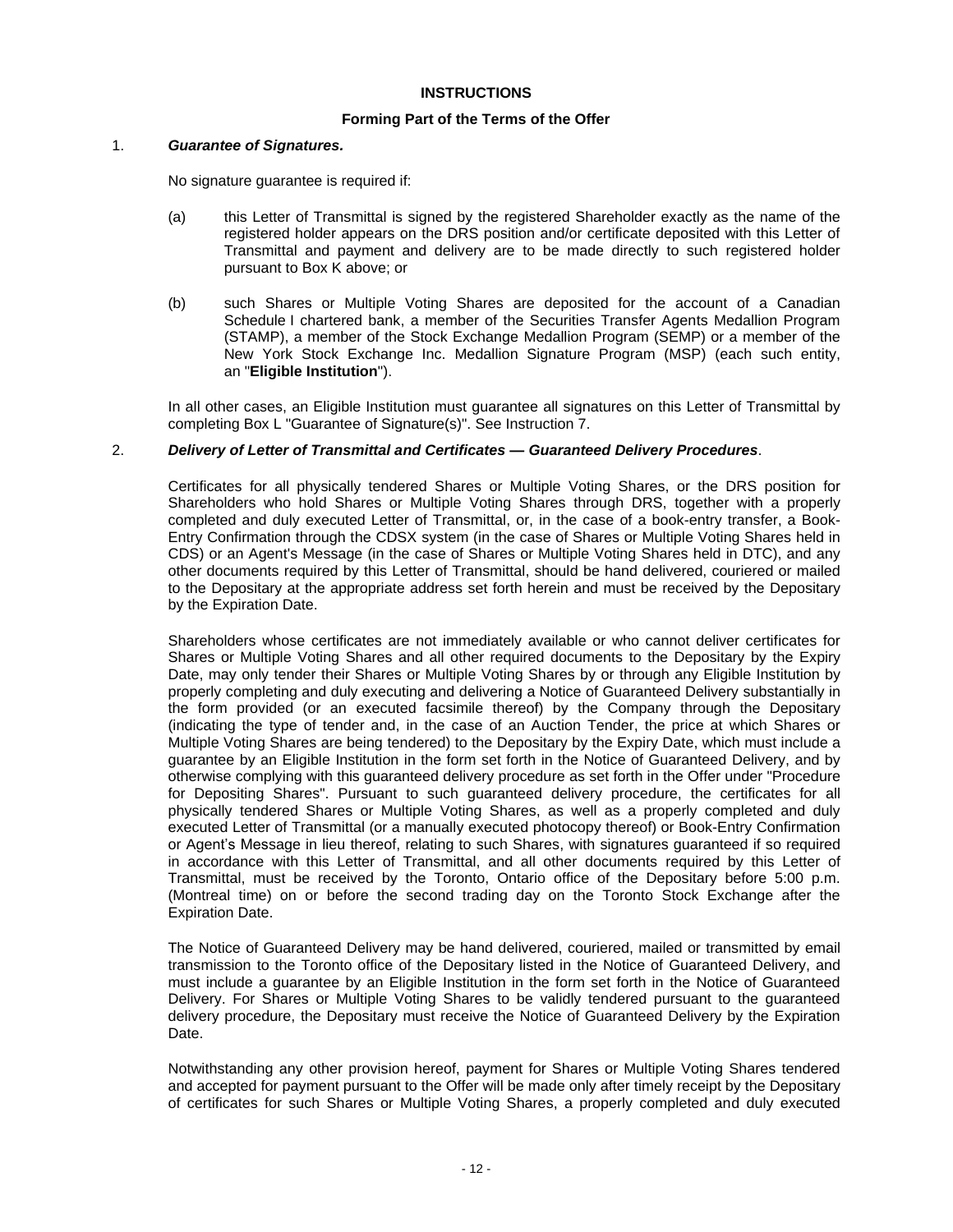Letter of Transmittal (or a manually executed photocopy thereof) relating to such Shares or Multiple Voting Shares, with signatures that are guaranteed if so required, and any other documents required by the Letter of Transmittal or, in the case of a book-entry transfer, a Book-Entry Confirmation through the CDSX system (in the case of Shares or Multiple Voting Shares held in CDS) or an Agent's Message (in the case of Shares or Multiple Voting Shares held in DTC).

The tender information specified in a Notice of Guaranteed Delivery will, in all circumstances, take precedence over the tender information that is specified in the related Letter of Transmittal that is subsequently deposited.

**The method of delivery of certificates representing Shares or Multiple Voting Shares and all other required documents is at the option and risk of the depositing Shareholder. If certificates representing Shares or Multiple Voting Shares are to be sent by mail, registered mail, properly insured, is recommended, and it is suggested that the mailing be made sufficiently in advance of the Expiration Date to permit delivery to the Depositary on or prior to such date. Delivery of a certificate representing Shares or Multiple Voting Shares will only be made upon actual receipt of such certificate representing such shares by the Depositary.**

Under no circumstances will interest be paid by BRP by reason of any delay in making payment to any person using the guaranteed delivery procedures, including without limitation any delay arising because the Shares or Multiple Voting Shares to be delivered pursuant to the guaranteed delivery procedures are not so delivered to the Depositary, and therefore payment by the Depositary on account of such Shares is not made until after the date the payment for the deposited Shares accepted for payment pursuant to the Offer is to be made by BRP.

BRP will not purchase any fractional Shares, nor will it accept any alternative, conditional or contingent tenders except as specifically permitted by the Offer. All tendering Shareholders, by execution of this Letter of Transmittal and delivery of it in the manner prescribed herein, waive any right to receive any notice of the acceptance of their deposit.

# 3. *Inadequate Space***.**

If the space provided in any Box is inadequate, attach a separate signed document to this Letter of Transmittal.

# *4. Indication of Type of Holder, Type of Tender and Indication of Price*

- a) For Shares or Multiple Voting Shares to be validly tendered, a Shareholder must indicate in Box A "Type of Holder" above whether he or she is a holder of Shares or Multiple Voting Shares, and indicate in Box B "Type of Tender" above whether he or she is tendering Shares or Multiple Voting Shares pursuant to an Auction Tender (Box H "Auction Tenders") or a Purchase Price Tender.
- b) Only one box in Box B "Type of Tender" may be checked. If more than one box is checked, or if no box is checked, the Shareholder will be deemed to have made a Purchase Price Tender. The same Shares or Multiple Voting Shares cannot be tendered, unless previously properly withdrawn as provided in the Offer and the Circular, pursuant to Auction Tenders at more than one price. Shareholders may not include the same Shares or Multiple Voting Shares pursuant to more than one method of tender or pursuant to an Auction Tender at more than one price. Shareholders who desire to tender different Shares or Multiple Voting Shares at more than one price under an Auction Tender must complete a separate Letter of Transmittal (or make a separate electronic book-entry confirmation) for each price at which Shares or Multiple Voting Shares are tendered. Shareholders may deposit some of their Shares or Multiple Voting Shares pursuant to an Auction Tender and deposit different Shares or Multiple Voting Shares pursuant to a Purchase Price Tender.
- c) For Shares or Multiple Voting Shares to be validly tendered pursuant to an Auction Tender, a Shareholder must check the box indicating the price per Share at which he or she is tendering Shares or Multiple Voting Shares under Box H "Auction Tenders". Only one box in Box B may be checked. If more than one box is checked, or if no box is checked, the Shareholder will be deemed to have made a Purchase Price Tender. Shareholders (other than Odd Lot Holders) may make multiple Auction Tenders but not in respect of the same Shares or Multiple Voting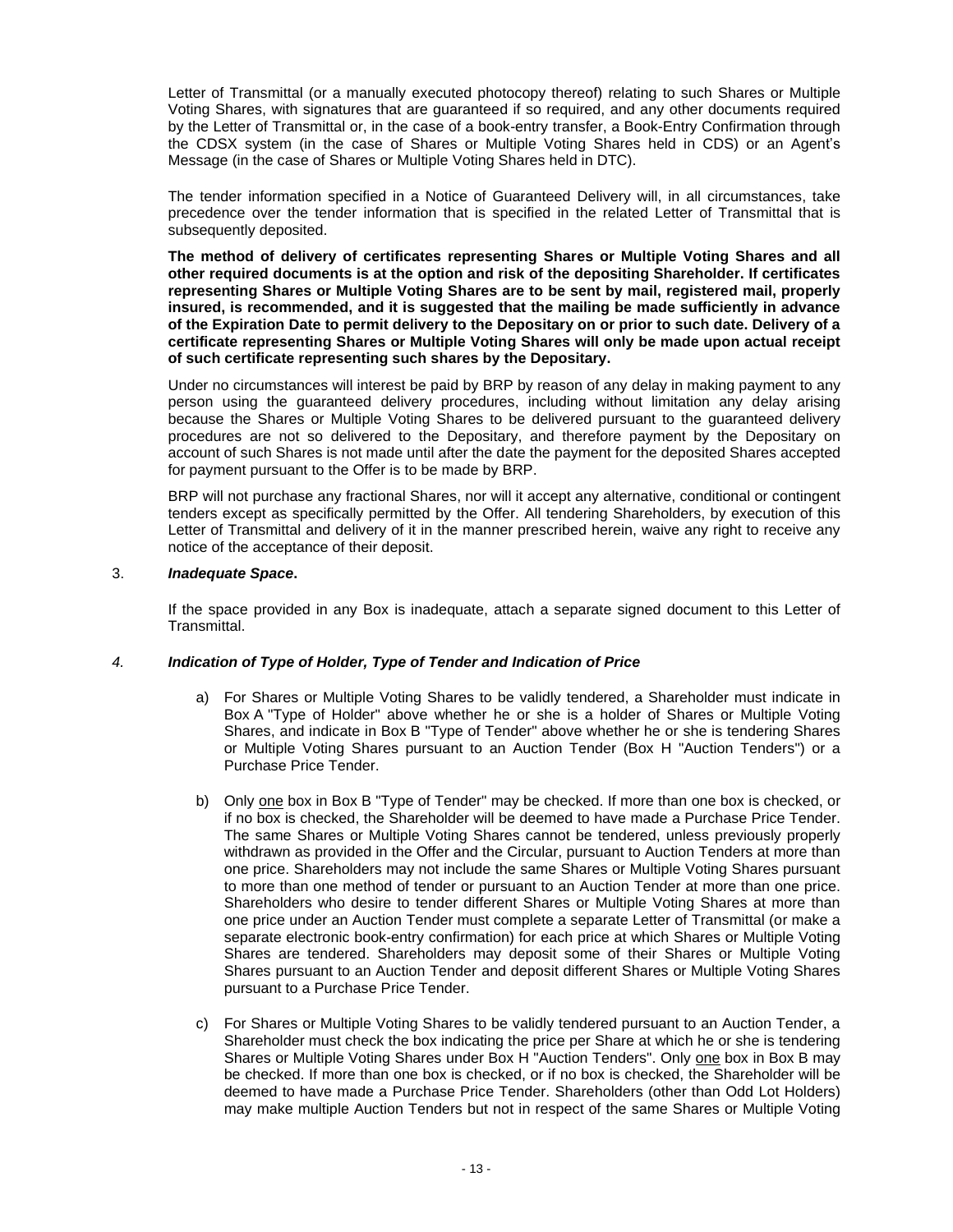Shares. If a Shareholder wishes to tender different Shares or Multiple Voting Shares at different prices, a separate tender instruction by way of Letter of Transmittal (or Book-Entry Confirmation or Agent's Message as the case may be) must be submitted for each such tender. The same Shares or Multiple Voting Shares cannot be tendered (unless previously withdrawn as provided in Section 6 of the Offer) pursuant to Auction Tenders at more than one price.

d) No price can be specified by a Shareholder making a Purchase Price Tender. If a Shareholder checks "Purchase Price Tender" under Box B "Type of Tender" and indicates a price per Share in Box H "Auction Tenders", there is no proper tender of Shares or Multiple Voting Shares.

# 5. *Partial Deposits and Unpurchased Shares*.

If fewer than all of the Shares or Multiple Voting Shares evidenced by any DRS positions and/or certificate are to be tendered pursuant to an Auction Tender or a Purchase Price Tender, fill in the number of Shares or Multiple Voting Shares which are to be deposited in the column entitled "Number of Shares Deposited". In such case, if any tendered Shares or Multiple Voting Shares are purchased, a new DRS and/or certificate for the remainder of the Shares or Multiple Voting Shares evidenced by the old certificate(s) will be issued and sent to the address indicated in Box K unless otherwise indicated under Box C "Payment Instructions" or Box D "Delivery Instructions" on this Letter of Transmittal, as soon as practicable after the Expiration Date. All Shares or Multiple Voting Shares represented by the DRS positions and/or certificate(s) listed and delivered to the Depositary are deemed to have been deposited unless otherwise indicated.

# *6. Signatures on Letter of Transmittal, Stock Transfer Powers and Endorsements.*

- (a) If this Letter of Transmittal is signed by the registered holder(s) of the Shares or Multiple Voting Shares deposited hereby, the signature(s) must correspond exactly with the name(s) as written on the face of the DRS positions and/or certificate without any change whatsoever.
- (b) If the Shares or Multiple Voting Shares are registered in the names of two or more joint owners, each such owner must sign this Letter of Transmittal.
- (c) If any deposited Shares or Multiple Voting Shares are registered in different names on several certificates, it will be necessary to complete, sign, and submit as many separate Letters of Transmittal (or facsimile of it) as there are different registrations of certificates.
- (d) When this Letter of Transmittal is duly executed by the registered owner(s) of the Shares or Multiple Voting Shares listed and transmitted hereby, no endorsements of certificate(s) representing such Shares or Multiple Voting Shares or separate stock powers are required unless payment is to be made, or the certificates for Shares or Multiple Voting Shares or DRS positions not tendered by the undersigned or not purchased by the Company, are to be issued, to a person other than the registered owner(s). Any signature(s) required on such certificates or stock powers must be guaranteed by an Eligible Institution. If this Letter of Transmittal is duly executed by a person other than the registered owner of the certificate(s) listed, the certificates or DRS positions must be endorsed or accompanied by appropriate stock powers, in either case signed exactly as the name(s) of the registered owner(s) appear(s) on the certificate or the DRS position, and signatures on such certificate(s) or stock power(s) must be guaranteed by an Eligible Institution. An ownership declaration, which can be obtained from the Depositary, must also be completed and delivered to the Depositary. See Instruction 1 in this Letter of Transmittal.
- (e) If this Letter of Transmittal or any certificates or stock transfer powers are signed by trustees, executors, administrators, guardians, attorneys-in-fact, officers of corporations or others acting in a fiduciary or representative capacity, such persons should so indicate when signing and must submit proper evidence satisfactory to BRP of their authority so to act.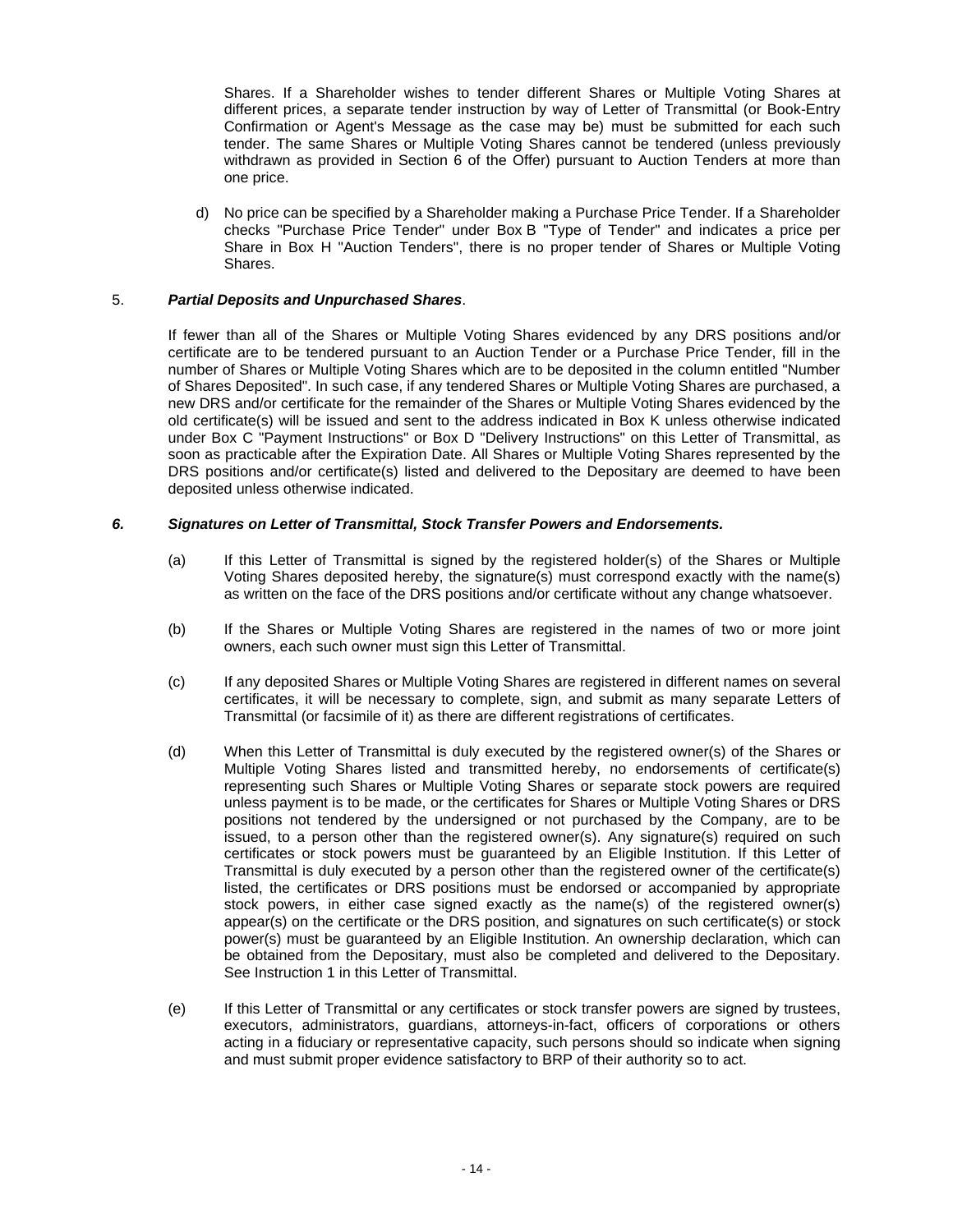# 7. *Odd Lots*.

As described in Section 3 of the Offer under "Number of Shares and Proration", if BRP is to purchase less than all Shares or Multiple Voting Shares tendered pursuant to Auction Tenders and Purchase Price Tenders by the Expiration Date, the Shares purchased first will consist of all Shares so tendered by any Shareholder who will own beneficially, as of the close of business on the Expiration Date, an aggregate of fewer than 100 Shares and who tenders all of its Shares under Auction Tenders at or below the Purchase Price or under Purchase Price Tenders. This preference will not be available unless Box E "Odd Lots" is completed. Partial tenders will not qualify for this preference. This preference is not available to holders of 100 or more Shares even if holders have separate share certificates for fewer than 100 Shares or hold fewer than 100 Shares in different accounts.

# 8. *Special Payment Instructions*.

Complete Box C "Payment Instructions" if cheques or new DRS positions and/or certificates are to be sent to someone other than the undersigned.

If a cheque in payment for Shares tendered or new DRS positions and/or certificates are to be held by the Depositary for pick-up by the undersigned or any person designated by the undersigned in writing, Box F "Hold for Pick-Up" on this Letter of Transmittal must be completed.

The undersigned may elect to receive payment for Shares tendered via a wire transfer instead of a cheque, by completing Box N "Wire Payment".

# 9. *Irregularities*.

All questions as to the number of Shares to be taken up, the price to be paid therefor, the form of documents and the validity, eligibility (including time of receipt) and acceptance for payment of any deposit of Shares or Multiple Voting Shares will be determined by BRP, in its sole discretion, which determination shall be final and binding on all parties. BRP reserves the absolute right to reject any deposits of Shares or Multiple Voting Shares determined by it not to be in proper form or completed in accordance with the instructions in the Offer and in this Letter of Transmittal or the acceptance for payment of or payment for which may, in the opinion of BRP's counsel, be unlawful. BRP also reserves the absolute right to waive any of the conditions of the Offer or any defect or irregularity in the deposit of any particular Shares or Multiple Voting Shares and BRP's interpretation of the terms of the Offer (including the instructions in the Offer and this Letter of Transmittal) will be final and binding on all parties. No individual deposit of Shares or Multiple Voting Shares will be deemed to be properly made until all defects and irregularities have been cured or waived. Unless waived, any defects or irregularities in connection with deposits must be cured within such time as BRP shall determine. **None of BRP, the Depositary nor any other person is or will be obligated to give notice of defects or irregularities in notices of withdrawal, nor shall any of them incur any liability for failure to give any such notice.** BRP's interpretation of the terms and conditions of the Offer (including this Letter of Transmittal and the Notice of Guaranteed Delivery) will be final and binding.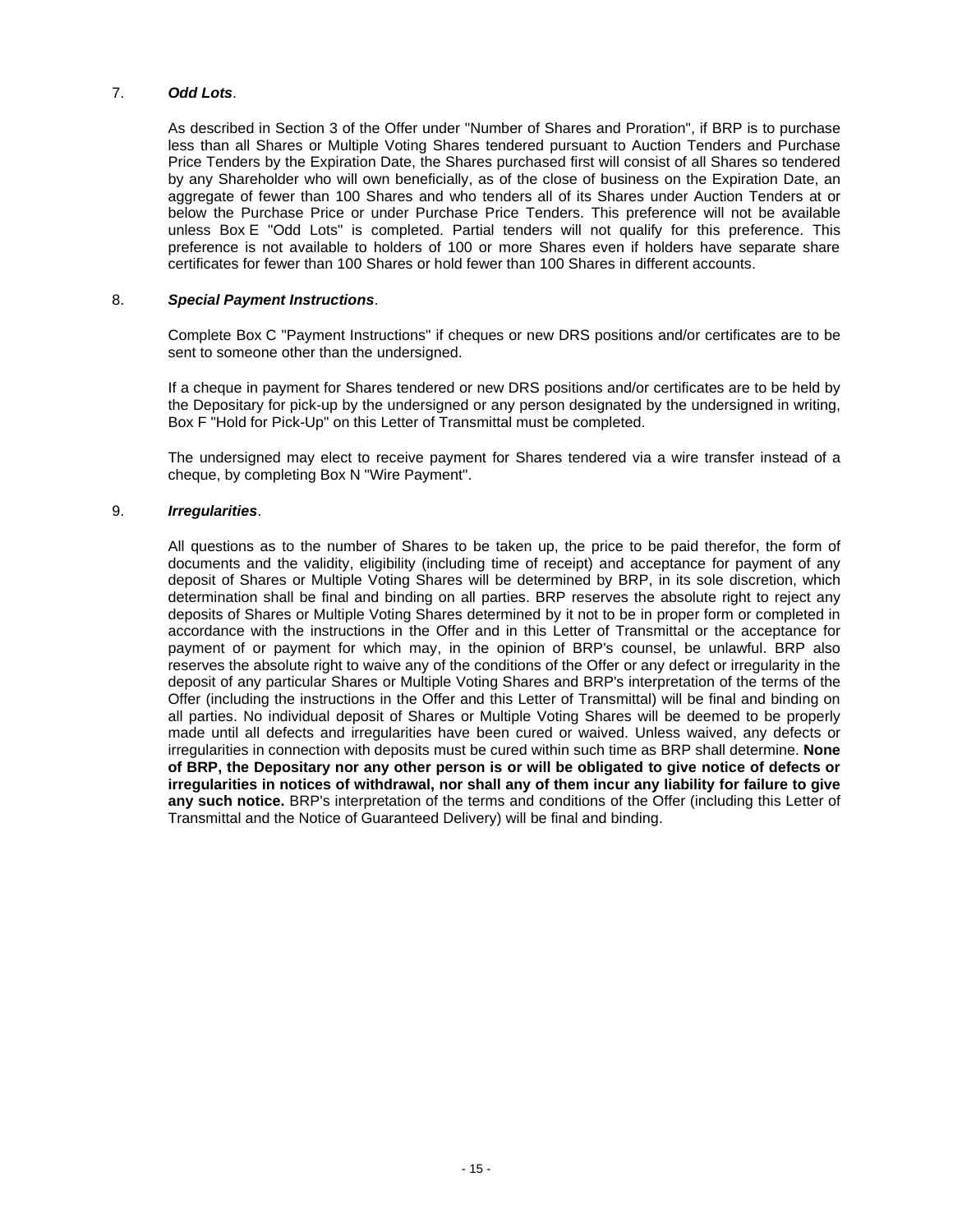# 10. *Questions and Requests for Assistance and Additional Copies.*

Questions and requests for assistance and additional copies of the Offer, the Circular, the Notice of Guaranteed Delivery and this Letter of Transmittal may be directed to the Depositary, the Dealer Manager or your broker, dealer, commercial bank, or trust company.

#### **Computershare Investor Services Inc. RBC Dominion Securities Inc.**

*Regular Mail*: Computershare Investor Services Inc. P.O. Box 7021 31 Adelaide Street East Toronto, ON M5C 3H2 Attention: Corporate Actions

Telephone (outside North America): 1 (514) 982-7555 Toll Free (within North America): 1 (800) 564-6253 Email: corporateactions@computershare.com

*The Depositary for the Offer is: The Dealer Manager for the Offer is:*

Royal Bank Plaza, South Tower 200 Bay Street, 4<sup>th</sup> Floor Toronto, ON M5J2W7

Toll Free: 1 (855) 214-1269

*Registered Mail, Hand or Courier* 100 University Avenue 8<sup>th</sup> Floor Toronto, ON M5J 2Y1 Attention: Corporate Actions

# 11. *Jurisdiction of Residence.*

Each Shareholder depositing Shares or Multiple Voting Shares to the Depositary must represent as to whether or not such Shareholder is a non-resident of Canada for purposes of the Tax Act by completing Box J "Jurisdiction of Residence".

# 12. *Form W-9*.

Each U.S. Shareholder depositing Shares or Multiple Voting Shares to the Depositary is required to provide the Depositary with a correct U.S. taxpayer identification number ("**TIN**") (generally the Shareholder's Social Security Number or Employer Identification Number) and certain other information, on Form W-9, which is attached to this Letter of Transmittal. Failure to timely provide a correct TIN on the form may subject the depositing Shareholder to U.S. federal backup withholding tax on the gross amount of any payments made to the U.S. Shareholder and, in certain cases, penalties.

# 13. *Currency of Payment.*

All amounts payable under the Offer will be paid in Canadian dollars; however, Shareholders can elect to use the Depositary's currency exchange services to convert such payment into U.S. dollars by checking Box I "Currency Election".

The exchange rate for one Canadian dollar expressed in U.S. dollars will be based on the rate available from the Depositary on the date of the currency conversion. All risks associated with the currency conversion from Canadian dollars to U.S. dollars, including risks relating to change in rates, the timing of exchange or the selection of a rate for exchange, and all costs incurred with the currency conversion are for the Shareholder's sole account and will be at such Shareholder's sole risk and expense, and neither the Depositary nor BRP or their affiliates will be responsible for any such matters.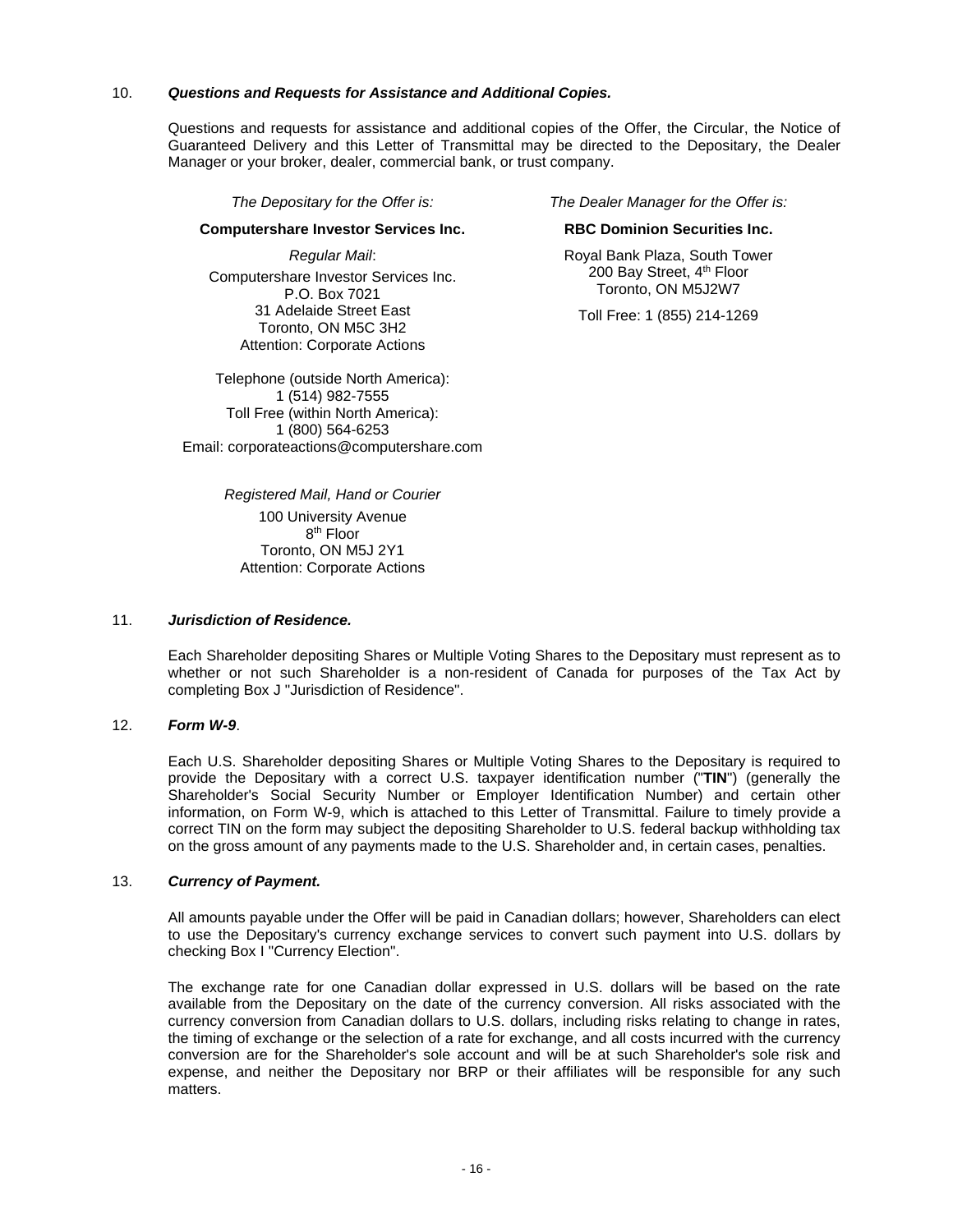# 14. *Governing Law.*

The Offer and any agreement resulting from the acceptance of the Offer will be construed in accordance with and governed by the laws of the Province of Québec and the laws of Canada applicable therein.

# 15. *Privacy Notice.*

The Depositary has a Privacy Statement that is available at www.computershare.com or in writing or by telephone using the telephone number and address provided above in this Letter of Transmittal.

**IMPORTANT: This Letter of Transmittal or manually signed photocopy of it (together with certificates for Shares or Multiple Voting Shares or DRS positions and all other required documents) or the Notice of Guaranteed Delivery, where applicable, must be received by the Depositary on or before the Expiration Date unless Shares or Multiple Voting Shares are properly tendered by a Book-Entry Confirmation through the CDSX system (in the case of Shares or Multiple Voting Shares held in CDS) or an Agent's Message (in the case of Shares or Multiple Voting Shares held in DTC) on or before the Expiration Date.**

This following is a summary only of certain U.S. tax considerations. Shareholders should consult with their tax advisors regarding the tax consequences with respect to their particular circumstances.